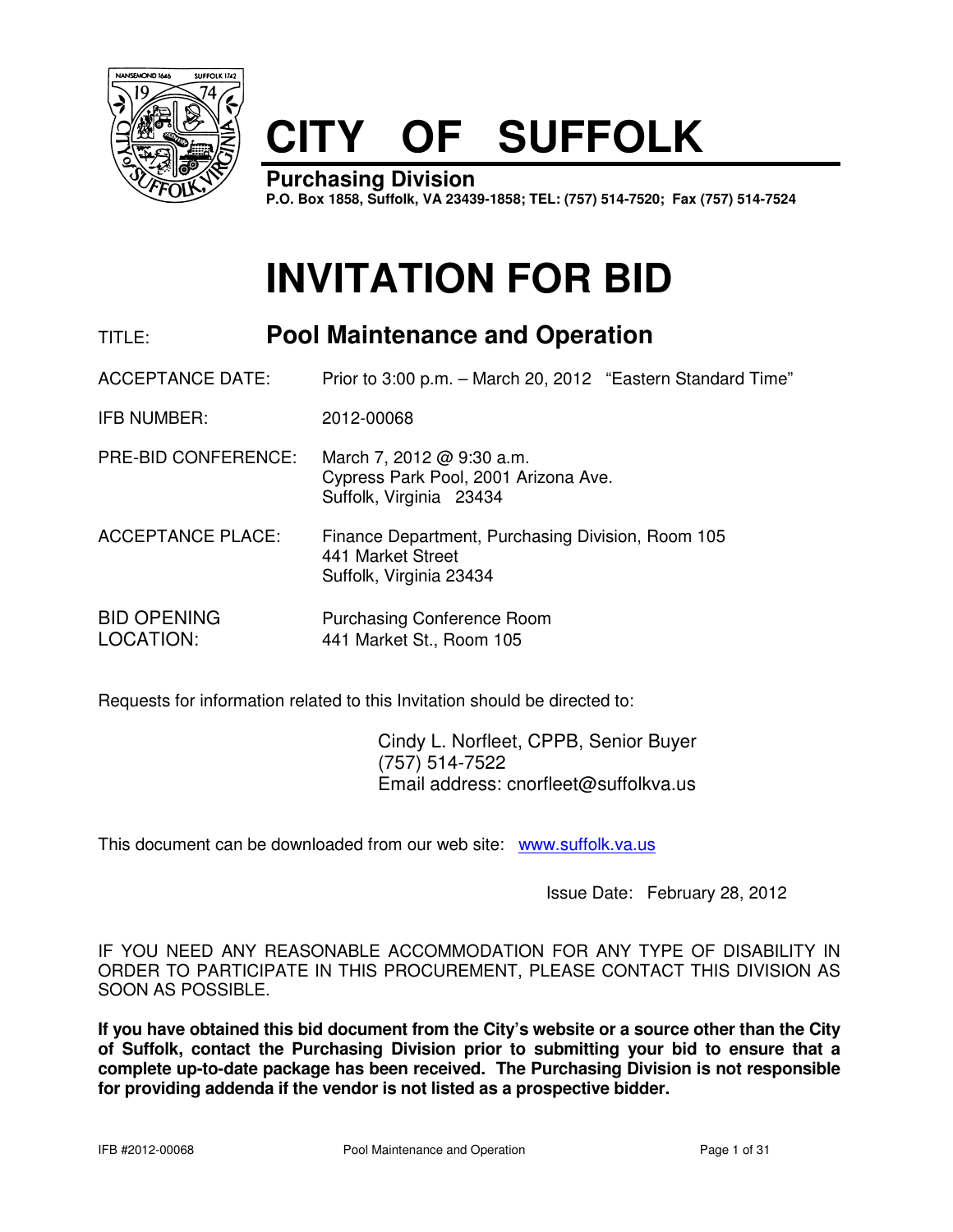# **INVITATION FOR BID**

## **Pool Maintenance and Operation**

## **SECTION/TITLE**

| 1.0 |                                                               |
|-----|---------------------------------------------------------------|
| 2.0 |                                                               |
| 3.0 |                                                               |
| 4.0 |                                                               |
| 5.0 |                                                               |
| 6.0 |                                                               |
| 7.0 |                                                               |
|     |                                                               |
|     |                                                               |
|     | Anticollusion/Nondiscrimination/Drug Free Workplace Clauses26 |
|     |                                                               |
|     |                                                               |

BID PRICING FORM AND OTHER FORMS TO BE EXECUTED BY THE BIDDER

Prepared by Cindy Norfleet, CPPB, Senior Buyer Date: February 28, 2012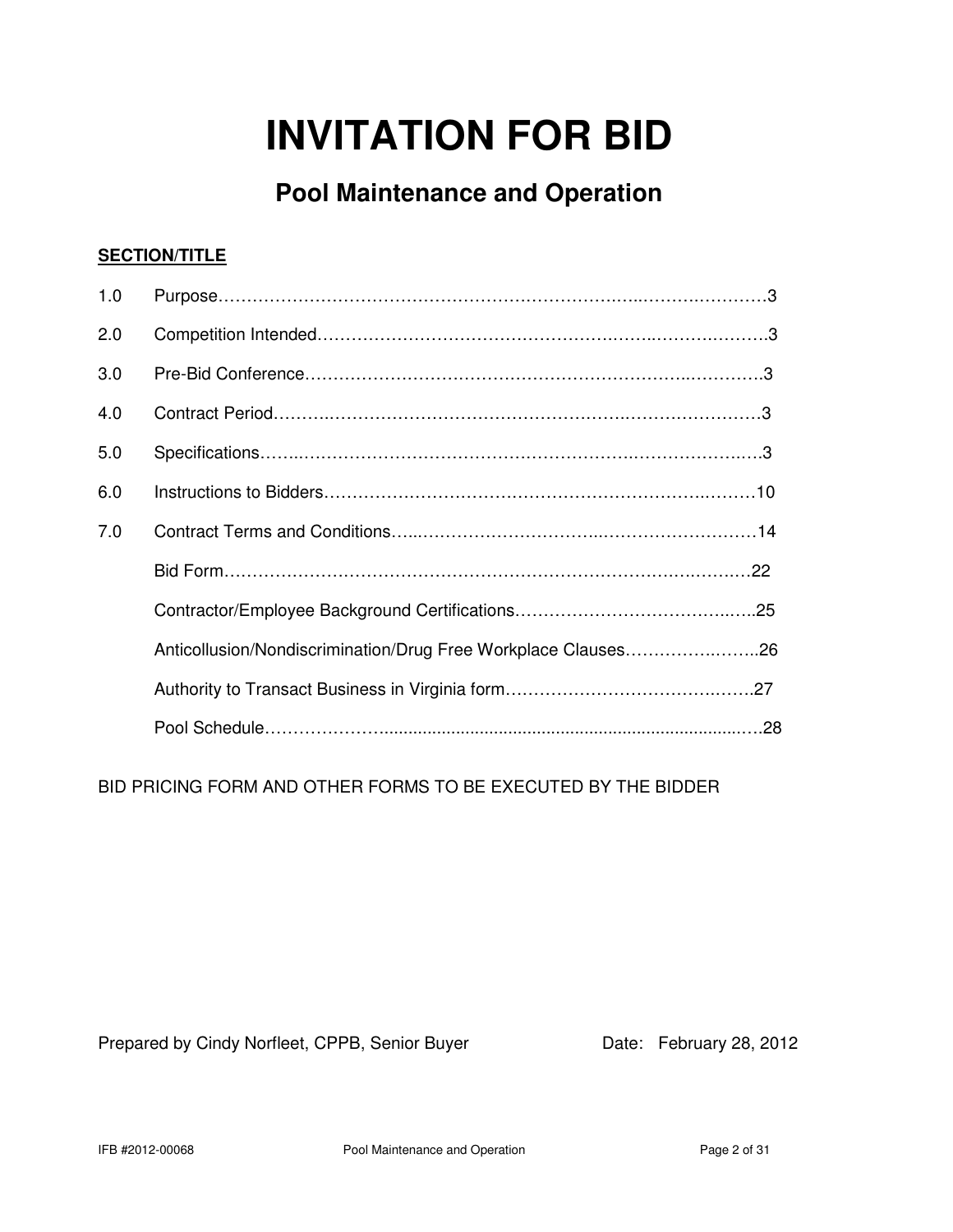## **1.0 PURPOSE**

The intent of this Invitation for Bid is to acquire a single contractor to provide pool maintenance and operation services as required for Cypress Park Pool, located at 2001 Arizona Avenue, Suffolk, Virginia for the 2012, 2013, and 2014 summer seasons. The pool will be open on the Memorial Day and July Fourth holidays; pool will be closed on Labor Day(s). Work shall be in accordance with all specifications, terms, and conditions herein.

## **2.0 COMPETITION INTENDED**

It is the City's intent that this Invitation for Bid (IFB) permits competition. It shall be the bidder's responsibility to advise the Purchasing Agent in writing if any language requirement, specification, etc., or any combination thereof, inadvertently restricts or limits the requirements stated in this IFB to a single source. Such notification must be received by the Purchasing Agent not later than five days prior to the date set for bids to close.

## **3.0 PRE-BID CONFERENCE**

A Pre-Bid Conference is scheduled for 9:30 a.m. March 7, 2012 at Cypress Park Pool, 2001 Arizona Ave., Suffolk, Virginia 23434. Although attendance is not mandatory, it is important that all interested bidders be present in order to view the job site and ask any pertinent questions; staff may not be available at another time and date. Failure of the Contractor to familiarize himself with local conditions that may in any manner affect cost, progress or performance of the work does not relieve the bidder of his price and/or job responsibility.

## **4.0 CONTRACT PERIOD**

The contract shall cover the period beginning May 1, 2012 and continuing through April 30, 2013.

This contract may be renewed based on the terms and conditions at the expiration of its term by mutual agreement of the contractor and the City. The renewal may be for up to two (2) additional one-year periods through April 30, 2015.

Notice of intent to renew will be given to the Contractor in writing by the City, normally 60 days before the expiration date of the current contract.

Initial rates and subsequent renewal rates must be guaranteed for a minimum of 12 months. Any increase in rates shall be limited to the lesser of the Consumer Price Index for all Urban Consumers (CPI-U) – Other Goods and Services (unadjusted for the current 12 month period) or 3%. The City does not guarantee any rate increase.

## **5.0 SPECIFICATIONS**

## 5.1 General Specifications

a. It is the intent of the City to hire a single contractor to provide all personnel, equipment, licenses and certifications, transportation, etc. required to open, operate, maintain, and winterize (close) Cypress Park Pool for the 2012, 2013, and 2014 summer seasons for the Department of Parks and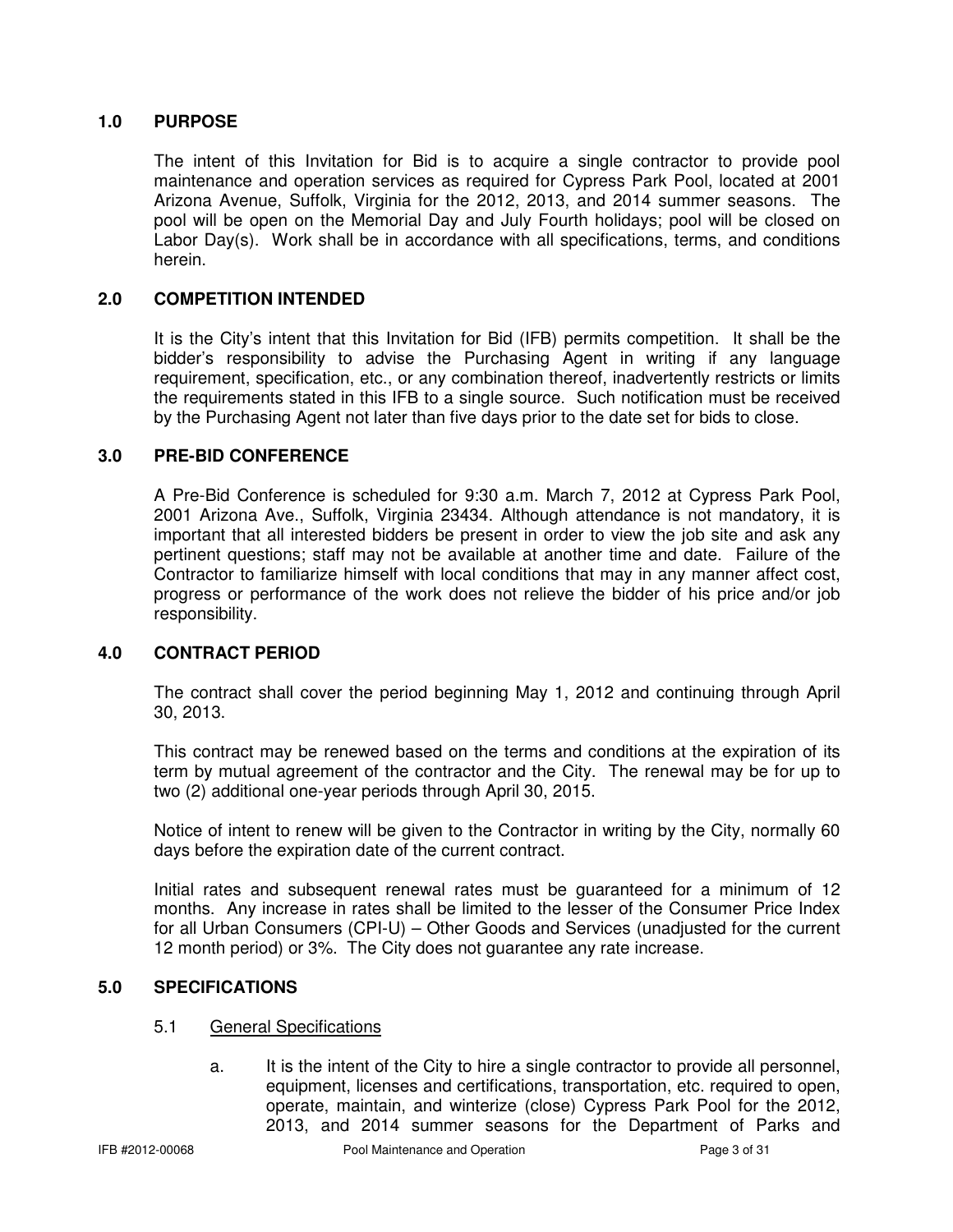Recreation. Monthly inspections from October through April are required for priming pump.

b. The five-lane pool is approximately 84' x 47' with a depth varying from 3.5 feet to five feet. The pool has a concrete and brick paver deck, a handicapped sling for disabled users, and a complete pool cover. A pool house located adjacent to the pool includes men's and women's toilet facilities, an office, pool equipment room, coin-operated lockers, and an exterior shower area. Past usage indicates a daily average of 50 to 75 swimmers; peak usage will include as many as 100 to 125 participants.

## 5.2 Pool Opening

- a. The Contractor shall inspect the pool the first week of May of each season and submit a written report to the City listing any additional services, repairs, or equipment not covered herein which may be necessary to render the pool and filter system operational. Such report shall include a price quotation for any additional equipment and/or required services. The City shall either elect to employ the Contractor to provide these services or assume full responsibility for the completion of the additional items itself. If the City elects to provide the necessary repairs, the work will be performed in a timely manner, giving the Contractor ample time to open the pool by the date scheduled for opening.
- b. Prior to stated pool opening date, the Contractor shall provide the following services:
	- Reassemble bathhouse and pool's fresh water system; check for proper operation and advise City of needed repair(s), if any.
	- Chemically treat and remove debris from pool by power vacuuming.
	- Fill pool to proper level.
	- Store and utilize necessary chemicals.
	- Place filtration and chlorination system in operation. Check for proper operation and advise City of needed repair(s), if any.
	- Install ladders, handrails, lifeguard chairs, skimmer lids, and safety rope.
	- Clean bathhouse and pool area.
	- Check for proper filter operation; maintain filter once determined to be in proper operating condition. Vacuum clean pool prior to opening date.
	- Cooperate with any contractors in readying pool for operation.
	- Arrange for and be present at any local or state Health Department preopening inspection which may be required.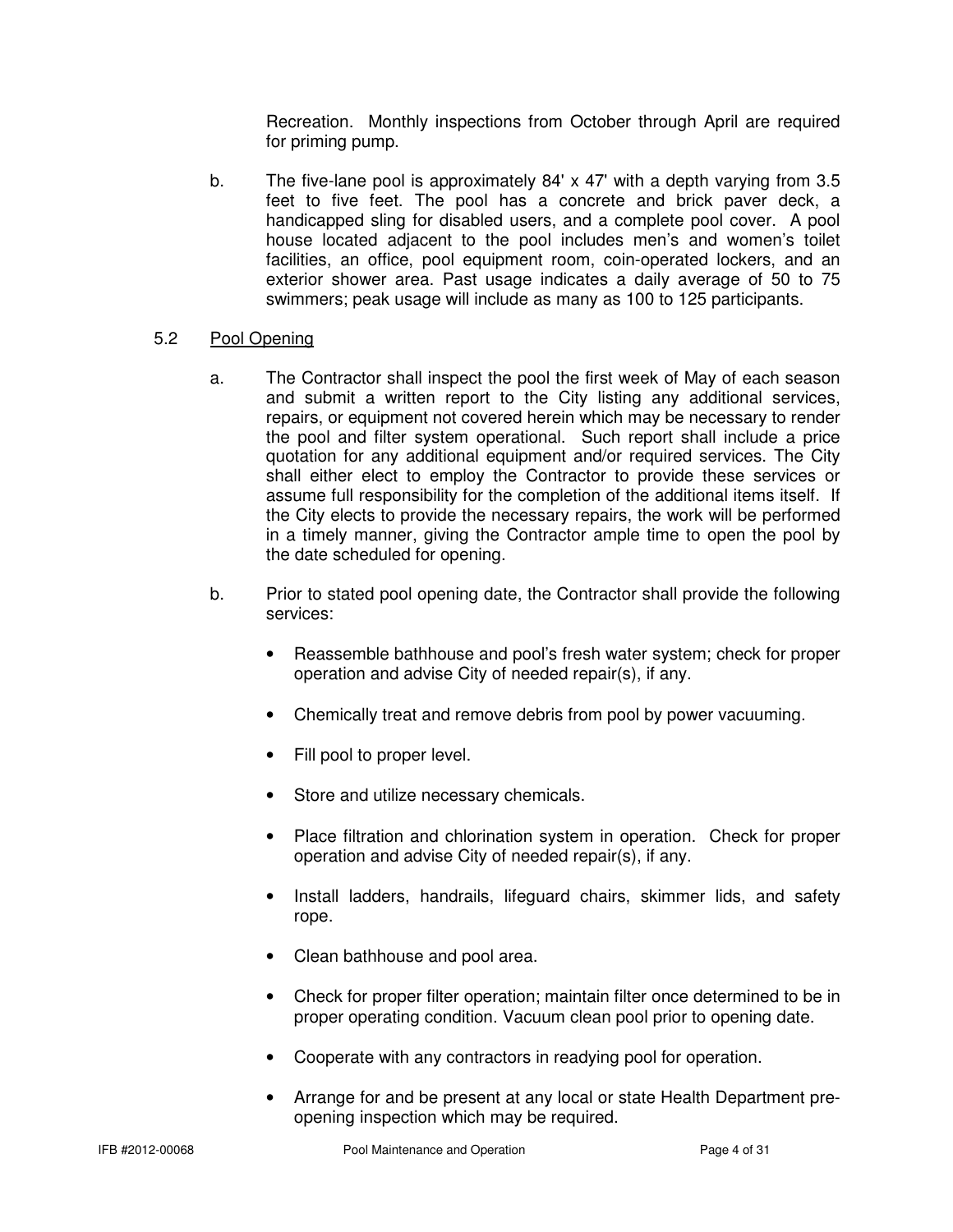- c. The City will be responsible for the following items at least three (3) weeks prior to opening date, unless otherwise noted, in order to ready pool for opening:
	- Provide three (3) large receptacles for the debris removed from the pool during cleaning; remove receptacles from the pool area after cleaning is completed.
	- Prepare bathhouse for use by performing the following tasks:
		- Χ Complete all building repairs such as broken windows or doors, toilet partitions, damaged tile or drywall, etc. Provide soap, towel and tissue dispensers at all fixtures as needed.
		- Χ Complete any needed plumbing repairs. Hot water heaters must be made operational in order to pass pre-opening inspections.
		- Χ Paint interior and exterior of bathhouse, if required.
		- Χ Check out electrical system and repair as required. Supply and install light bulbs as needed.
		- X Provide working locks on all doors, gates and windows and provide three (3) complete sets of keys.
		- Χ Turn on fresh water in the bathhouse.
	- Complete any needed repairs inside pool areas such as concrete deck, caulking, area lights, drinking fountains, etc.
	- Arrange for and be present at any required plumbing or electrical inspections. In the event City repairs are not completed at time of scheduled Health Department Pre-opening inspection and pool does not pass as a result of incomplete or inadequate repairs by City, the City will be responsible for rescheduling and attending any additional inspections and for any reinspection fees.
	- Provide Contractor with a complete set of written rules by pool opening date.
	- Perform or furnish, within a reasonable time, anything else necessary for pool opening which the Contractor has not agreed to provide.

## 5.3 Daily Maintenance and Operation

During the pool operating season, the Contractor shall perform the following duties:

• Maintain proper filter operation by backwashing and/or cleaning pump strainer, as required. Pump needs to be inspected for leaks, corrosion, and/or breakage.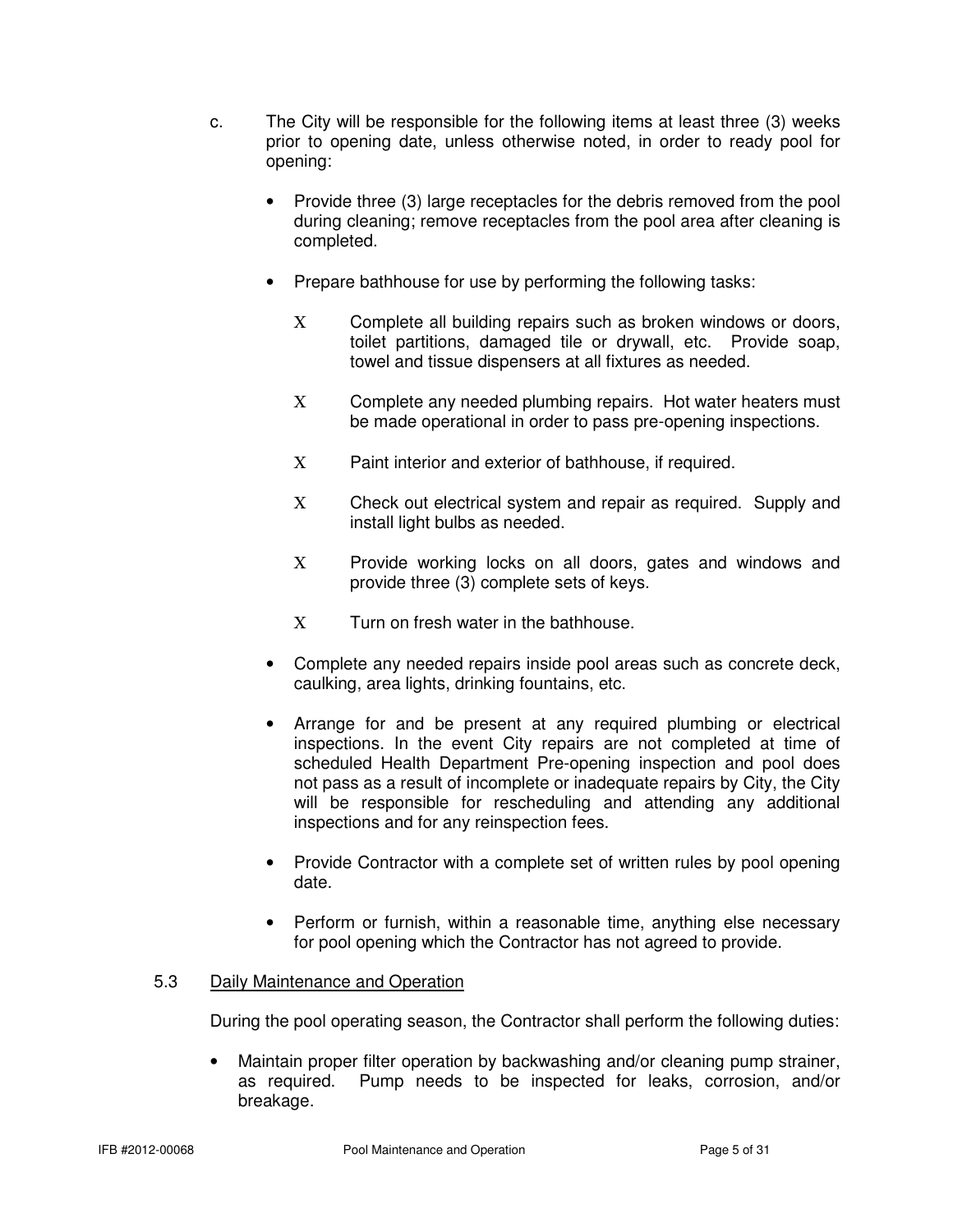- Check PH levels, Chlorine levels, and filter.
- Filter: Check filter pressure and empty filter basket to remove debris.
- Skim and vacuum to remove debris from surface and bottom. This to be done biweekly at a minimum during the season.
- Lubricate bearings, inspect seals, and replace as needed. Adjust motor couplings for efficient transfer output. This should be performed monthly during the season.
- Inspect pump mount to ensure safe and proper mounting to its base due to typical vibration. This should be performed monthly during the season.
- Inspect pump to adjust, repair, and/or replace drive belts, bearings, and any damaged parts. This should be performed monthly during the season.
- Confirm pool operation in accordance with local Health Department regulations, including maintaining water quality in conformance with required standards.
- Maintain records on chlorine levels, and follow proper cleaning procedures.
- Clean bathrooms and pool office as required.
- Clean pool area inside pool enclosure.
- Empty trash receptacles daily into dumpster located at the pool.
- Provide courteous, reasonable and mature enforcement of all the City's written pool rules.
- Secure facility nightly. Perform any duties required to ready pool for the following day.
- The Contractor shall meet with a representative of the Department of Parks and Recreation as often as required to discuss the daily pool operation and related matters.

## 5.4 Personnel

a. Except as otherwise provided, all personnel employed by the Contractor will be employees of the Contractor. The Contractor shall be responsible for paying these employees and shall pay all Social Security, Workmen's Compensation, insurance requirements, and other taxes incident to the work of said employees. The City will be responsible for providing personnel to collect and handle monies/fees from participants using the pool. Money collected will belong to the Department of Parks and Recreation.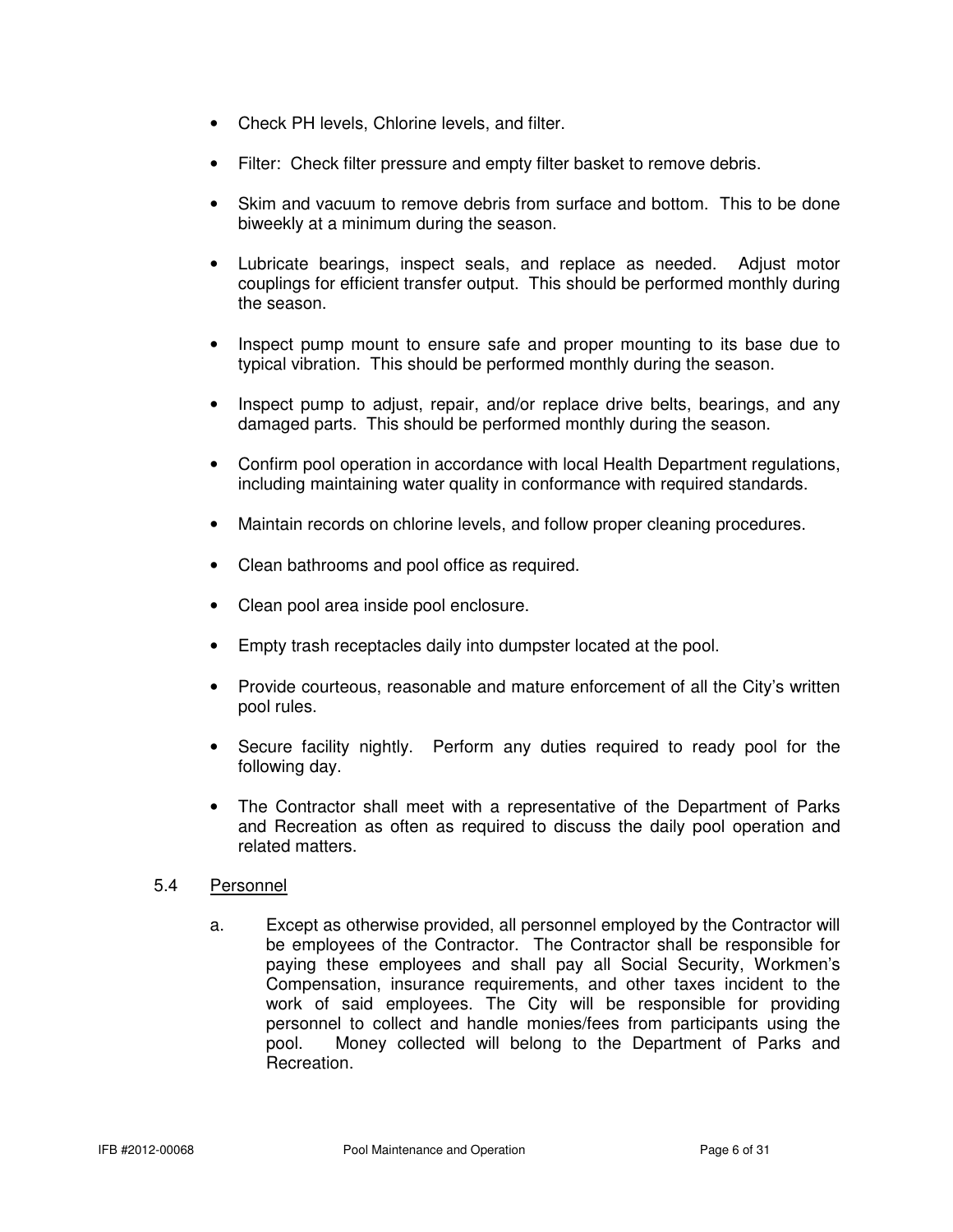- b. All lifeguards employed by the Contractor shall have appropriate Basic Lifeguard Training and CPR for the Professional Rescuer certifications required by state and federal law; Water Safety Instructor (WSI) is preferred. The management personnel shall be licensed pool operators with AFO (Aquatic Facilities Operator) or CPO (Certified Pool Operator) certifications as instructed by the YMCA or the American Red Cross. The Contractor will provide a training program for each employee, which will include instruction and review in the following areas: swimming pool rules, facilities and equipment operation and maintenance, use of AED device, local health department requirements (including water quality standard), lifeguard standards, required conduct, and professional techniques.
- c. Pool Manager and other personnel must abide by City policy and procedures. Any incidents/accidents must be reported immediately to the Recreation Supervisor. Pool rules and regulations regarding facility maintenance must be strictly enforced. Bookkeeping records must be accurate. Reports on pool chemical checks shall be submitted weekly.
- d. Lifeguards are considered health workers and under the Occupational Safety and Health Act (OSHA) are considered at risk for contracting Hepatitis B; therefore, it will be the responsibility of the Contractor to ensure that lifeguards are properly vaccinated before beginning work.
- e. **FAILURE TO PERFORM**: The Contractor shall be responsible for providing staffing/lifeguards as indicated on the attached schedule (Page 28) with hours as shown. Pool staff who consistently arrive late to the work site or are a "no show" will **not** be tolerated. Failure to comply may result in fines at a rate of \$5.00 per hour for lifeguards and \$6.00 per hour for pool manager(s) for each hour the individual is tardy or absent from that day's required work schedule.

 It will be the responsibility of the Contractor (not pool staff) to reimburse the City for any assessed penalty(ies).

## 5.5 Hours of Operation

Staffing hours for Cypress Park Pool will be in accordance with the attached schedule (Page 28) for the 2012, 2013, and 2014 seasons; Contractor shall include one hour cleaning each day prior to actual pool opening.

## 5.6 Safety Equipment

a. The City will provide a swim hook, backboard, ring buoys, safety rope, and a first aid kit only. Pool ladders, handrails, furniture, and lifeguard chairs will be on site at the pool. The Contractor will be responsible for providing all other safety equipment as required by OSHA and other standard requirements for lifeguards needed for the safe operation of a swimming pool.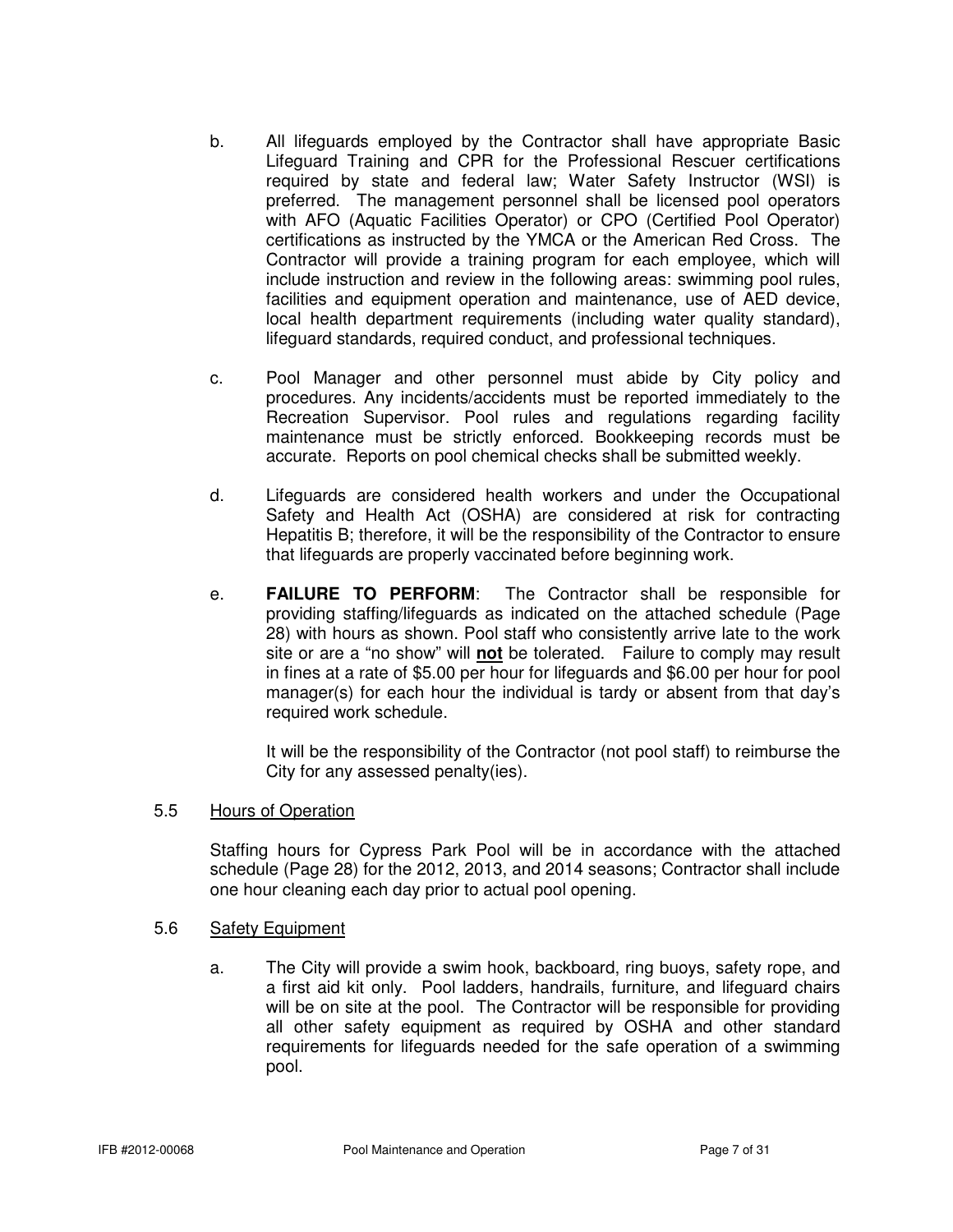- b. The City will be responsible for providing all cleaning supplies such as cleanser, disinfectant, broom, mops, buckets, trash containers, paper products and any other equipment/supplies related to cleaning the pool, deck, bathroom facilities, etc. The Contractor shall provide vacuum head, vacuum hose, pump strainer basket(s), skimmer net, skimmer baskets and skimmer lids, telescopic pole, nylon brush, algae brush, containers for measuring and adding chemical to the water, hose and hose nozzle, and Virginia Water Condition sign.
- c. The City will provide Test Kit and Reagents.
- d. The Contractor shall provide and have accessible on the site all safety materials required for protection during handling of pool chemicals. These items will include: chemical gloves, protective apron, safety goggles and respirator mask.
- e. The Contractor will be responsible for furnishing personal biohazard safety kits on site at the pool for its lifeguards to administer minor first aid, if needed.
- f. Contractor's lifeguards will be responsible for providing and administering (if needed) AED (Automatic External Defibrillator) approved by EMS. Lifeguards must be trained to use this device.

## 5.7 Closing/Winterizing of the Pool

On the last day of pool operation for each season, the Contractor shall be required to perform the following services in connection with closing and winterizing the pool:

- Shut off fresh water supply to the pool and bathrooms; disconnect piping at fixtures as required, and drain all piping which can be drained.
- Add antifreeze to toilet bowls and tanks, urinals and sink traps, as required.
- Remove and place in storage all pool ladders, handrails, lifeguard chairs, skimmer lids, safety rope, and other loose equipment.
- Drain pool to approximately twelve (12) inches below the rim. City is then responsible for maintaining proper water level.
- Open all valves in filter room which require opening.
- Backwash and drain filter tank and filter piping.
- Store chlorinator, chemical feeders, and flow meters, as necessary, on premises.
- Store pool maintenance supplies and testing equipment.
- Store all pool deck furniture in bathhouse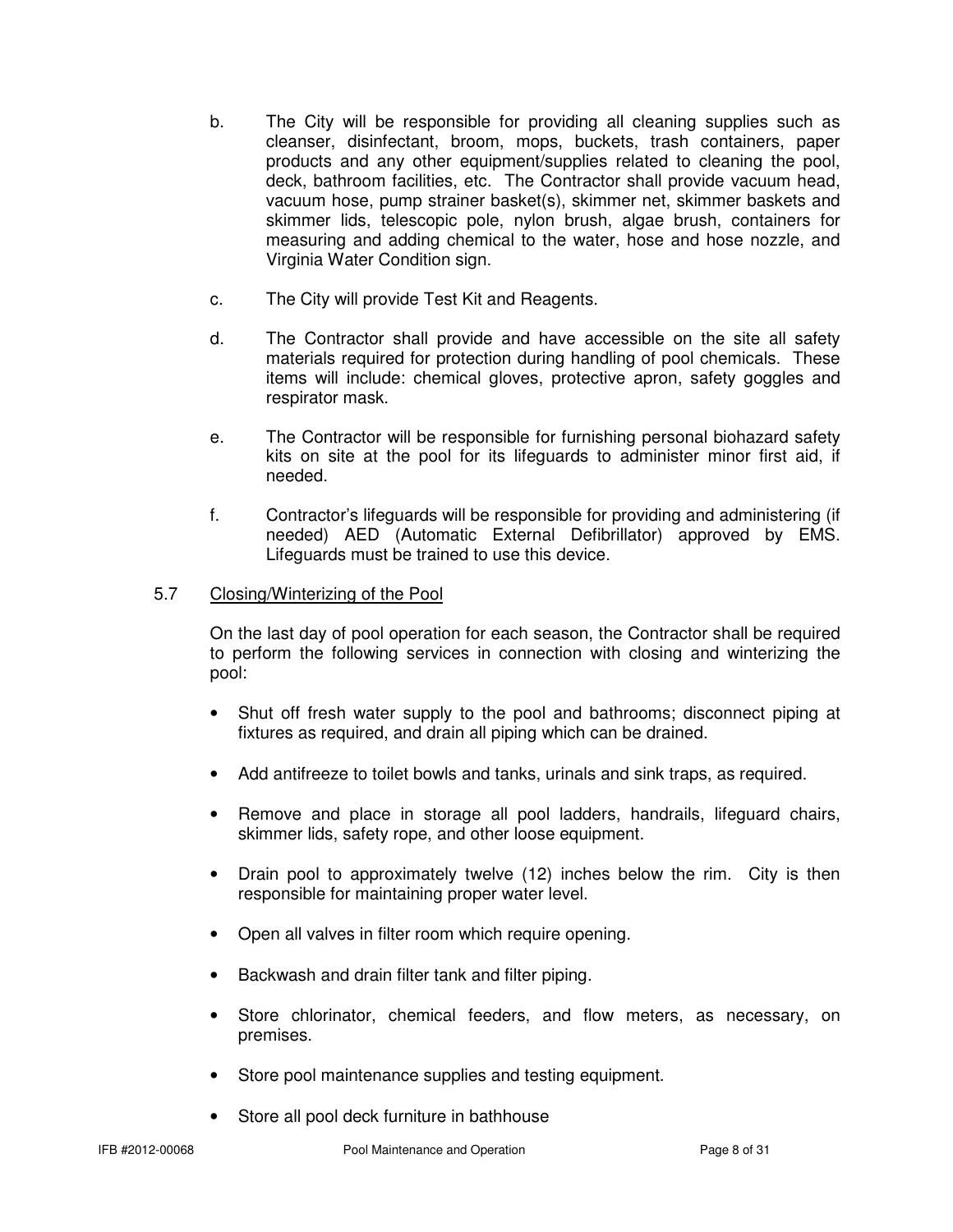- Submit to the City a detailed inspection report covering condition of the pool facility and related equipment.
- 5.8 Additional Miscellaneous Services/Requirements
	- a. Documentation: The Contractor will be responsible for preparing, maintaining, and submitting weekly reports to the Department of Parks and Recreation. Reports shall include, but are not limited to, the following:
		- Incident/accident reports by 12 p.m. of the next business day, to include difficulties with participants, equipment, etc.
		- Request for supplies
		- Time sheet summary for lifeguards
	- b. Inclement Weather/Emergency Shutdown: The City and/or the Contractor may close the pool facility in an emergency situation or during inclement weather. The Contractor will notify the City immediately of closing due to inclement weather, mechanical failure, or other conditions outside the Contractor's control. If the pool fails to open on its scheduled opening date or is closed during the pool operating season due to mechanical failure, inclement weather or responsibility outside of the Contractor's control, there will be no charge or adjustment in the compensation to the Contractor. If the pool is closed for a period of more than three (3) consecutive days because of mechanical failure, or the necessity of extensive repairs, inclement weather, or the order of any local or state regulatory body for any reason outside of the Contractor's control and responsibility, the Contractor shall refund fifty percent (50%) of the daily operating cost from the second (2nd) day of closure until the pool is reopened for normal operation.
	- c. Alcohol Consumption: The Contractor shall strictly prohibit consumption of all alcoholic beverages. The City will be responsible for making patrons aware of its alcohol policy by posting prominent signs.
	- d. Contact Person: The contact person for the City's Department of Parks and Recreation will be Jason Jones, Recreation Supervisor, or other staff as approved by the City. The successful Contractor will be required to provide one contact person to represent his/her company, as well as phone numbers, etc. of the pool manager and at least one assistant. Contact person(s) and telephone and/or pager numbers must be provided on the attached BID FORM.

## 5.9 Responsibilities of the City of Suffolk

Responsibilities of the City will include the following:

IFB #2012-00068 Pool Maintenance and Operation Page 9 of 31 a. The City will be responsible for furnishing liquid chlorine. The Contractor will be responsible for furnishing all other chemicals necessary to ready the pool for use and all chemicals necessary to maintain water quality standards as prescribed by local or state health departments. In order to keep liquid chlorine supplied, the City requires (two) 2 weeks notice for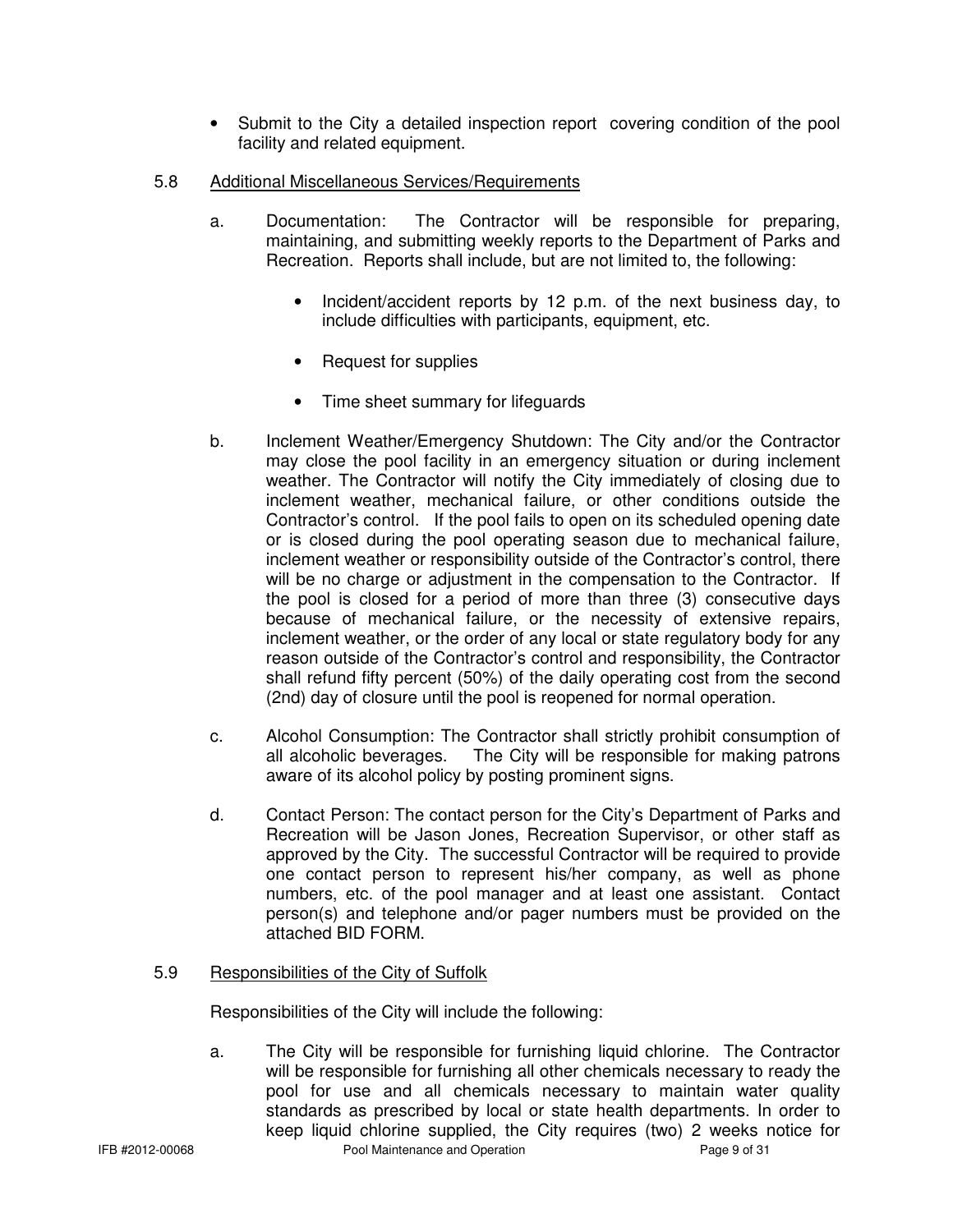ordering. As an option, the City may purchase liquid chlorine from the Contractor at the price stated under "OPTION" on the BID FORM.

- b. The City will be responsible for ordering and obtaining all supplies such as cleanser, disinfectant, paper products, first-aid equipment, water test kit reagents, cleaning equipment and other expendable items needed for the operation of the pool. Pool ladders, handrails, lifeguard chairs, safety rope, and other safety equipment will be provided by the City.
- c. The City will provide personnel to secure safe entry to the pool facility.
- d. The City will recruit and schedule swim instructors.
- e. The City shall provide water, electricity and gas (if required) for the operation of the pool.

## 5.10 Employee Background Certification

Upon award, the Contractor any employee who will have direct contact with children shall provide certification that (1) he has not been convicted of a felony or any offense involving the sexual molestation or physical or sexual abuse or rape of a child; and (2) whether he has been convicted of a crime of moral turpitude. Any person making a materially false statement regarding such offense shall be guilty of a Class 1 misdemeanor and, upon conviction, the fact of such conviction shall be grounds for the revocation of the contract to provide such services and, when relevant, the revocation of any license required to provide such services.

The successful bidder will be required to sign and return the attached "CONTRACTOR/EMPLOYEE BACKGROUND CERTIFICATION" to the City of Suffolk prior to beginning work.

## **6.0 INSTRUCTIONS TO BIDDERS**

## 6.1 Submission of Bids

Pricing must be submitted on the Invitation for Bid pricing form only; failure to submit a bid on the official City form provided for that purpose shall be a cause for rejection of the bid. Include other information as requested or required. All bids shall be submitted in a sealed envelope and properly identified with the IFB number, IFB name and time and date of opening. Bids must be received by the Purchasing Division no later than the time specified on the opening date.

**Bids may be mailed to City of Suffolk, Purchasing Division, P.O. Box 1858, Suffolk, VA 23439 or hand delivered to 441 Market Street, Room 105, Suffolk, Virginia 23434**. Faxed and e-mailed bids shall not be accepted.

It is the bidder's responsibility to ensure the bid is received prior to the bid acceptance time. The "official" time of acceptance shall be "date stamped" upon receipt of the bid package in the Purchasing Division office. The Bid may not be changed by markings on the envelope. Only the amounts indicated on the BID Form will be considered in determining the final Bid amount.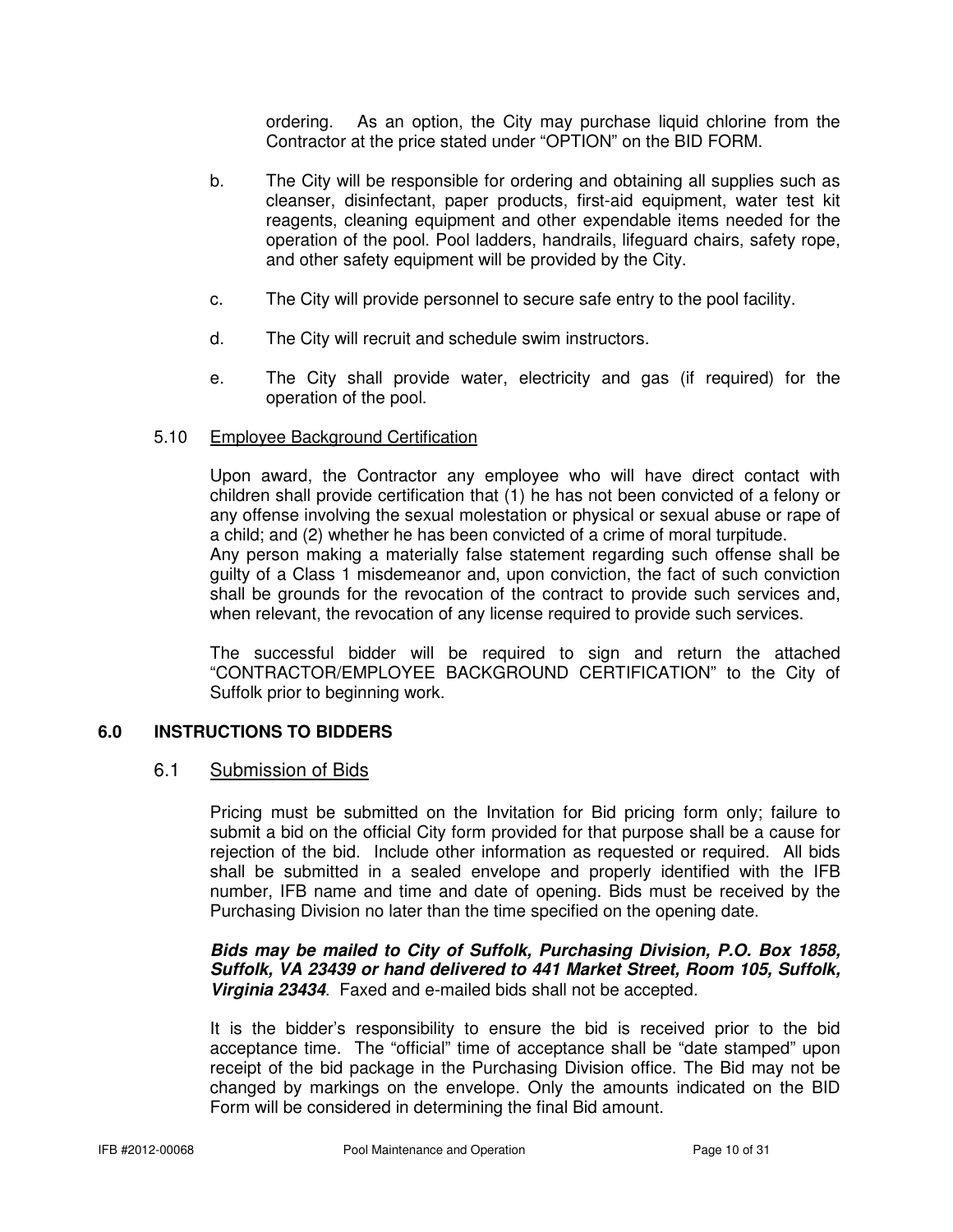## 6.2 City Contacts

Questions related to bid submittals should be directed to:

 Cindy Norfleet, Senior Buyer (757) 514-7522 cnorfleet@suffolkva.us

The Senior Buyer is the designated authorized spokesperson for the City of Suffolk with respect to this IFB. All questions should be directed to the Buyer's attention. The respondents to this IFB shall not contact, either directly or indirectly, any other employee or agent of the City regarding this IFB. This prohibition shall also extend to the Suffolk City Council and locally elected officials. Any such unauthorized contact may disqualify the bidder from this procurement.

## 6.3 Firm Pricing

Bid price must be firm for City acceptance for ninety (90) days from bid opening date.

## 6.4 Pricing to be F.O.B. Destination – Freight Included

Pricing shall be F.O.B. destination-freight included for all competitive bids. F.O.B. Destination-Freight Included shall include all shipping costs to the City location(s) at the unit cost. No additional shipping charges shall be allowed.

## 6.5 Contract Quantities

The quantities specified in the Invitation for Bid are estimates only, and are given for the information of bidders and for the purpose of bid evaluation. They do not indicate the actual quantity, which will be ordered, since such volume will depend upon requirements, which develop during the contract period.

Quantities shown shall not be construed to represent any amount which the City shall be obligated to purchase under the contract, or relieve the contractor of his obligation to fill all orders placed by the City.

## **NO BID WILL BE CONSIDERED WHICH STIPULATES THAT THE CITY OF SUFFOLK SHALL GUARANTEE TO ORDER A SPECIFIC QUANTITY.**

## 6.6 Authority to Bind Firm in Contract

Bids must include full legal firm name and address of bidder. Failure to manually sign bid may disqualify it. Person signing bid should show Title or Authority to bind the firm in a Contract.

## 6.7 Withdrawal of Bids

Bids may be withdrawn any time prior to the bid opening. Withdrawal of bids may be accomplished by submitting such request in writing on the issuing company's letterhead either in person or by certified mail. No bids may be withdrawn after the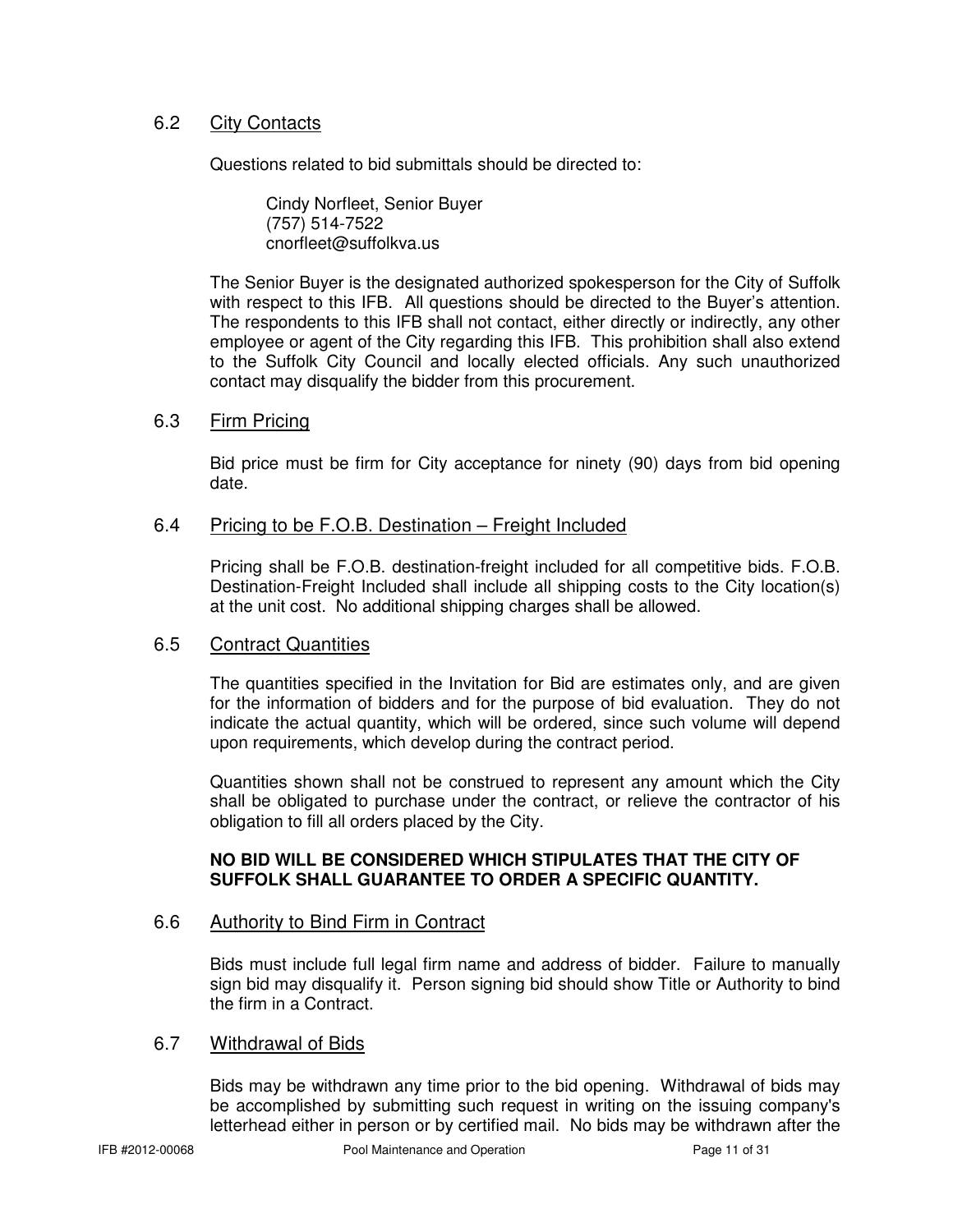established bid opening date or time, unless the purchaser has extended the opening date.

## 6.8 Rejection of Bid

The City reserves the right to waive any technical errors in bids received and/or to reject any and all bids. Without limiting the generality of the foregoing, any bid which is incomplete, obscure, or irregular may be rejected; any bid failing to comply with all terms and conditions or failing to conform to the specifications may be rejected; any bid having interlineations, erasures, or corrections not appropriately initialed by the bidder may be rejected; and any bid accompanied by an insufficient or irregular bid security may be rejected.

## 6.9 Late Bids

Late bids will be returned to bidder unopened, if opening date and bidder's return address is shown on the container. Late bids shall not be accepted. It is the responsibility of the bidder to ensure the bid is received prior to the bid acceptance time.

## 6.10 Rights of City

 The City reserves the right to accept or reject all or part of any bid, waive any informality and award the contract to the lowest responsive and responsible bidder to best serve the interest of the City.

 In accordance with the Virginia Public Procurement Act Section 2.2-4320 B, a public body may waive informalities in bids. An "informality" is defined in Section 2.2-4301 as "a minor defect or variation of a bid or proposal from the exact requirements of the Invitation to Bid, or the Request for Proposal, which does not affect the price, quality, quantity or delivery schedule for the goods, services or construction being procured."

The City further reserves the right to request clarification on any bid submittal or any documents requested or included in the bid submittal. Requests for any documents requested or included in the bid submittal.<br>
insurance documents, additional specification requirement insurance documents, additional specification requirements, drawings, contractor's license, standard forms, etc. which may inadvertently be omitted from the BID FORM may be considered to be an "informality" and may be submitted at a later date, at the option of the City, as long as the omissions do not affect the price, quality, quantity or delivery for the goods or services being procured.

## 6.11 Use of Contract by Other Public Bodies

Bidders are advised that the resultant contract may be extended, with the authorization of the Bidder, to other public bodies, or public agencies or institutions of the United States to permit their use of the contract at the same prices and/or discounts and terms and conditions of the resulting contract.

If any other public body decides to use the final contract, the Contractor shall deal directly with the public body concerning the placement of orders, issuance of the purchase orders, contractual disputes, invoicing and payment. The City of Suffolk acts only as the "Contracting Agent" for these public bodies. Failure to extend a contract to a public body will have no effect on consideration of your bid.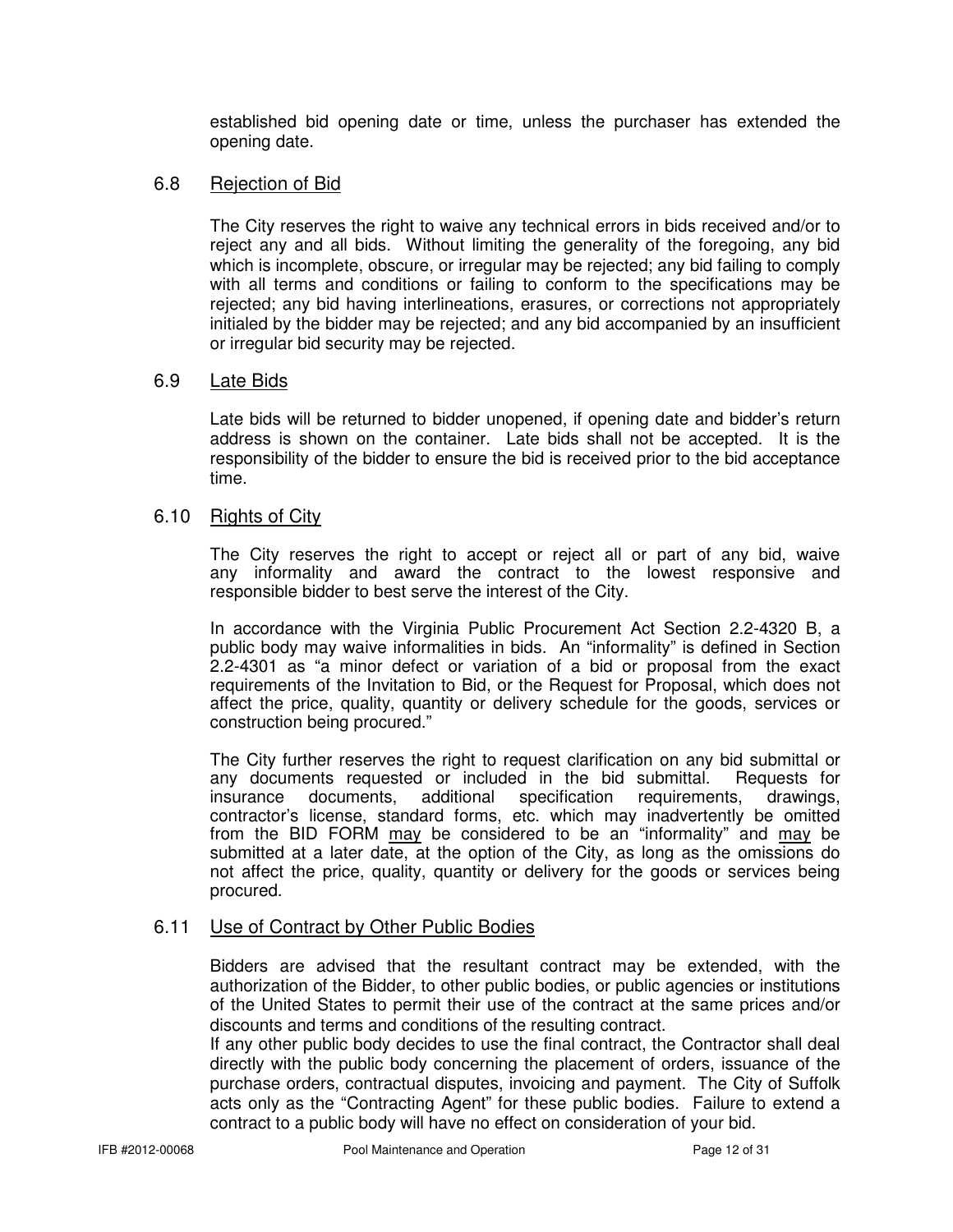It is the Contractor's responsibility to notify the public body(s) of the availability of the contract(s).

Other public bodies desiring to use the contract shall make their own legal determination as to whether the use of this contract is consistent with their laws, regulations and other policies.

Each public body has the option of executing a separate contract with the Contractor(s). Public bodies may add terms and conditions required by statue, ordinances, and regulations, to the extent that they do not conflict with the contract terms and conditions. If, when preparing such a contract, the general terms and conditions of a public body are unacceptable to the Contractor, the Contractor may withdraw its extension of the award to that public body.

The City of Suffolk shall not be held liable for any costs or damages incurred by another public body as a result of any award extended to that public body by the Contractor.

## 6.12 Inclement Weather/Closure of City Hall

If City Hall is closed for business at the time scheduled for bid opening, for whatever reason, sealed bids will be accepted and opened on the next scheduled business day, at the originally scheduled time.

## 6.13 Basis for Award

 Contract award will be made to the lowest responsive and responsible bidder at the City's sole discretion. The City reserves the right to award the contract by item or in total for the contract period; the decision to make such award will be at the sole discretion of the City.

## 6.14 Announcement of Award

 Upon the award or the announcement of the decision to award a contract as a result of this solicitation, the City will publicly post such notice on the bulletin board located outside of Room 105 of the Purchasing Division and/or on

## 6.15 Bidder Qualification

Only bids from established contractors for work similar in scope to work herein shall be considered; the City reserves the right to request specific reference information prior to award. Bidder shall demonstrate that he has adequate and appropriate manpower, tools and equipment to respond and perform in accordance with the provisions herein.

The City may, at its option, disqualify a bidder and reject his bid for cause. Reasons deemed to be sufficient for this action shall include, but not be limited to, the following:

- **Evidence of collusion among bidders.**
- Receipt of more than one bid on any project from an individual, or from a corporation. This restriction does not apply to subcontractors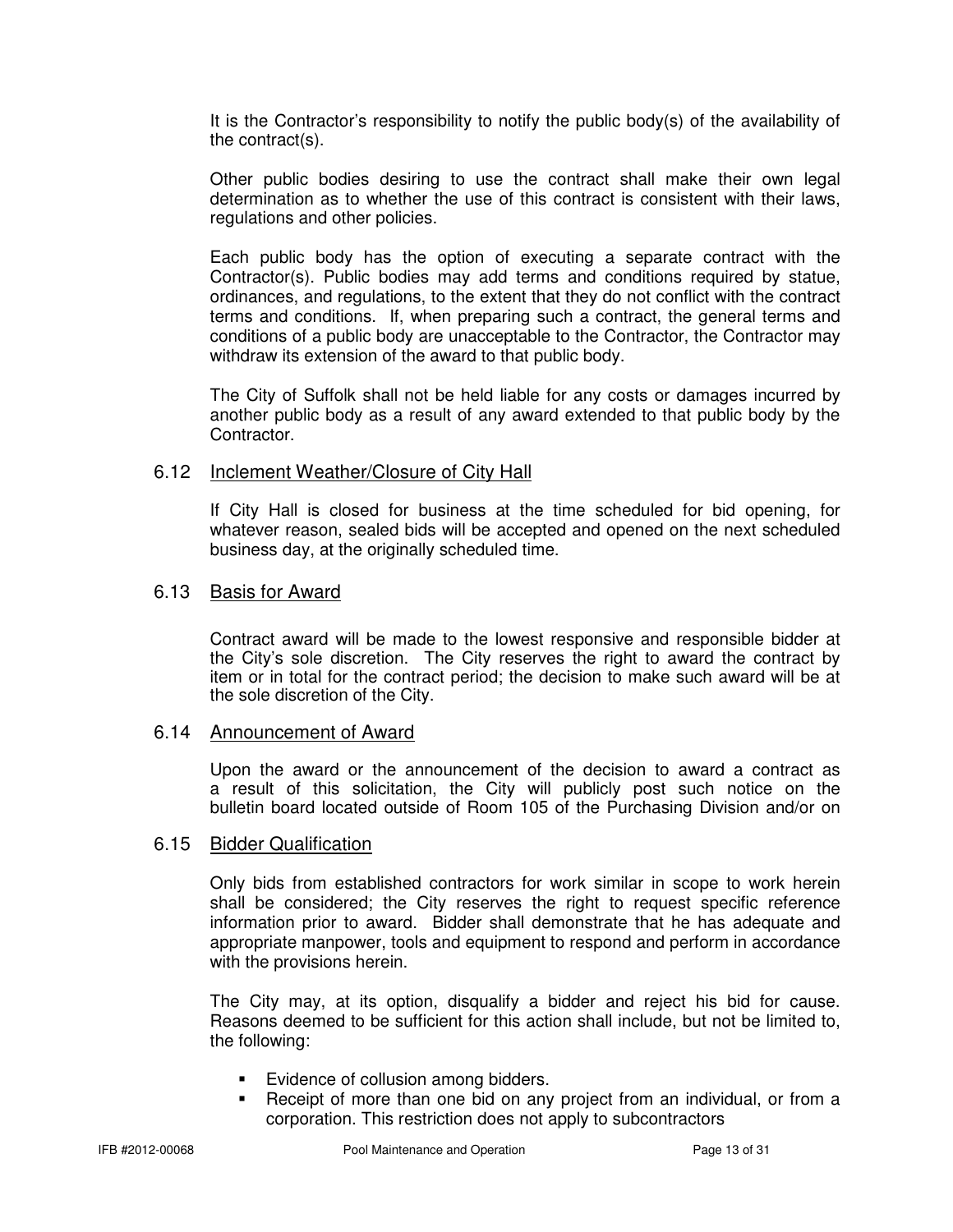- **Default on any previous contract.**
- For unreasonable failure to complete a previous contract within the specified time or for being in arrears on an existing contract without reasonable cause for being in arrears.
- **Inability to perform as revealed by an investigation of the Bidder's** financial statement, experience and/or plant and equipment.

## 6.16 Taxes in Arrears

No bid or proposal will be accepted from or Contract awarded to any person, firm or corporation that is in arrears, or is in default to the City upon any debt or contract, or that is a defaulter as surety or otherwise upon any obligation to the City.

## **7.0 CONTRACT TERMS AND CONDITIONS**

## 7.1 License Requirement

All firms doing business in the City of Suffolk are required to be licensed in accordance with the City of Suffolk business license ordinance. Wholesale and retail merchants without a business location in the City of Suffolk are exempt from this requirement.

Any questions concerning business licenses should be directed to the Commissioner of the Revenue's Office, telephone (757) 514-4260.

## 7.2 Insurance Requirements

Contractor shall purchase and maintain the following insurance coverage:

a. Workers Compensation

As statutorily required by the Commonwealth of Virginia. Employers Liability, minimum requirement \$1,000,000.

b. Commercial General Liability

Minimum Limits

General Liability:

- \$1,000,000 General Aggregate Limit
- \$1,000,000 Products & Completed Operations
- \$1,000,000 Personal and Advertising Injury
- \$1,000,000 Each Occurrence Limit
- \$ 50,000 Fire Damage Limit
- \$ 5,000 Medical Expense Limit

## c. Auto Liability insurance

Coverage sufficient to cover all vehicles owned, used, or hired by the Contractor, his agents, representatives, employees or subcontractors.

Minimum Limits Automobile Liability: \$1,000,000 Combined Single Limit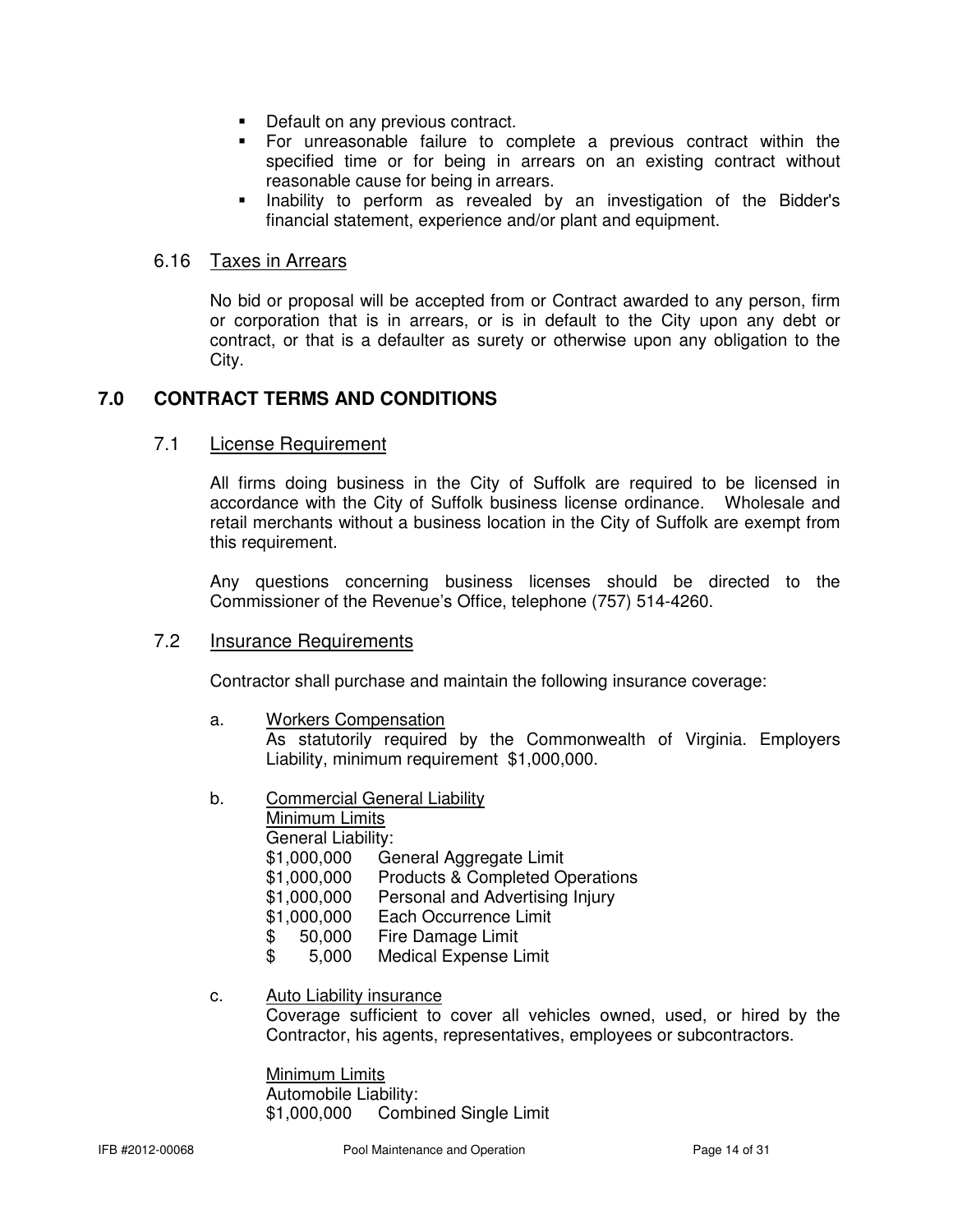- \$ 5,000 Medical Expense Limit
- d. Should the Contractor lease his equipment, it shall be the Contractor's responsibility to obtain any necessary additional insurance, at Contractor's expense.
- e. A certificate evidencing the above insurance coverage shall be provided by the contractor to the City of Suffolk prior to the commencing work. The City of Suffolk shall be named as an Additional Insured; endorsements of same shall be submitted with certificate. It shall be the Contractor's responsibility to keep the required insurance coverage's in full force, and without lapse,during the entire term of this agreement. Notices of cancellation or any changes to insurance shall be provided to the City of Suffolk thirty (30) days prior to the effective date of such change or cancellation.
- f. All insurance shall be placed with insurers maintaining an A.M. best rating of no less than A:Vll.
- g. Coverage Provisions
	- 1. All deductibles or self-insured retention shall appear on the certificate(s).
	- 2. The City of Suffolk, its' officers/ officials, employees, agents and volunteers shall be added as "additional insured" as their interests may appear. This provision does not apply to Workers' Compensation/Employers' Liability.
	- 3. The offeror's insurance shall be primary over any applicable insurance or self-insurance maintained by the City. Provisions of Items 2 and 3 shall be included as a portion of any resulting contract.
	- 4. Shall provide thirty (30) days written notice to the City before any cancellation, suspension, or void of coverage in whole or part, where such provision is reasonable.
	- 5. All coverages for subcontractors of the offeror shall be subject to all of the requirements stated herein.
	- 6. All deductibles or self-insured retention shall appear on the certificate(s) and shall be subject to approval by the City. At the option of the City, either; the insurer shall reduce or eliminate such deductible or self-insured retention; or the offeror shall be required to procure a bond guaranteeing payment of losses and related claims expenses.
	- 7. Failure to comply with any reporting provisions of the policy(s) shall not affect coverage provided the City, its' officers/officials, agents, employees and volunteers.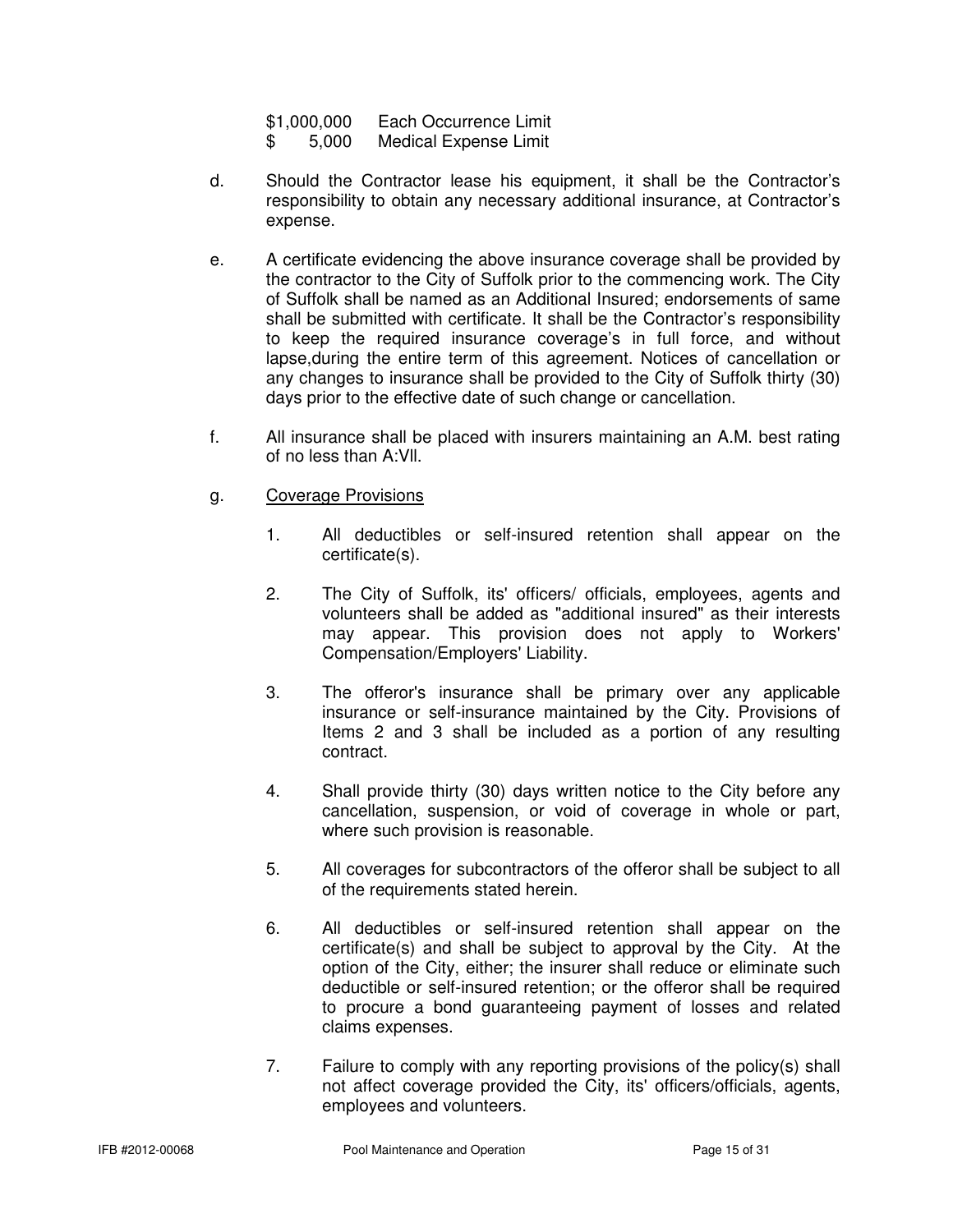- 8. The insurer shall agree to waive all rights of subrogation against the City, its' officers/officials, agents, employees or volunteers for any act, omission or condition of premises which the parties may be held liable by reason of negligence.
- 9. The offeror shall furnish the City certificates of insurance including endorsements affecting coverage. The certificates are to be signed by a person authorized by the insurance company(s) to bind coverage on its' behalf, if executed by a broker, notarized copy of authorization to bind, or certify coverage must be attached.
- 10. All insurance shall be placed with insurers maintaining an A.M. Best rating of no less than an A:VII. If A.M. Best rating is less than A:VII, approval must be received from City's Risk Manager.
- 11. All coverages designated herein shall be as broad as the Insurance Services Office (ISO) forms filed for use with the Commonwealth of Virginia.

## 7.3 Hold Harmless Clause

The Contractor shall, during the term of the contract, indemnify and hold harmless the City of Suffolk from and against any and all losses, damages, claims, fines, penalties, suits and costs, including bodily injury or death of any person(s), or loss or damage to property, as well as fines, assessments and penalties imposed by any authority which may arise out of any violations of law by, and all acts and omissions of the Contractor, the Contractor's agents, employees occurring in connection with the products, completed operations, and other services covered herein.

## 7.4 Anti-Discrimination

 By submitting their bids, bidders certify to the City that they will conform to the provisions of the Federal Civil Rights Act of 1964, as amended, as well as the Virginia Fair Employment Contracting Act of 1975, as amended, where applicable, the Virginians with Disabilities Act, the Americans with Disabilities Act and 2.2-4311 of the Virginia Public Procurement Act (VPPA). If the award is made to a faith-based organization, the organization shall not discriminate against any recipient of goods, services, or disbursements made pursuant to the contract on the basis of the recipient's religion, religious belief, refusal to participate in a religious practice, or on the basis of race, age, color, gender or national origin and shall be subject to the same rules as other organizations that contract with public bodies to account for the use of the funds provided; however, if the faith-based organization segregates public funds into separate accounts, only the accounts and programs funded with public funds shall be subject to audit by the public body. (Code of Virginia 2.2.4343.1E).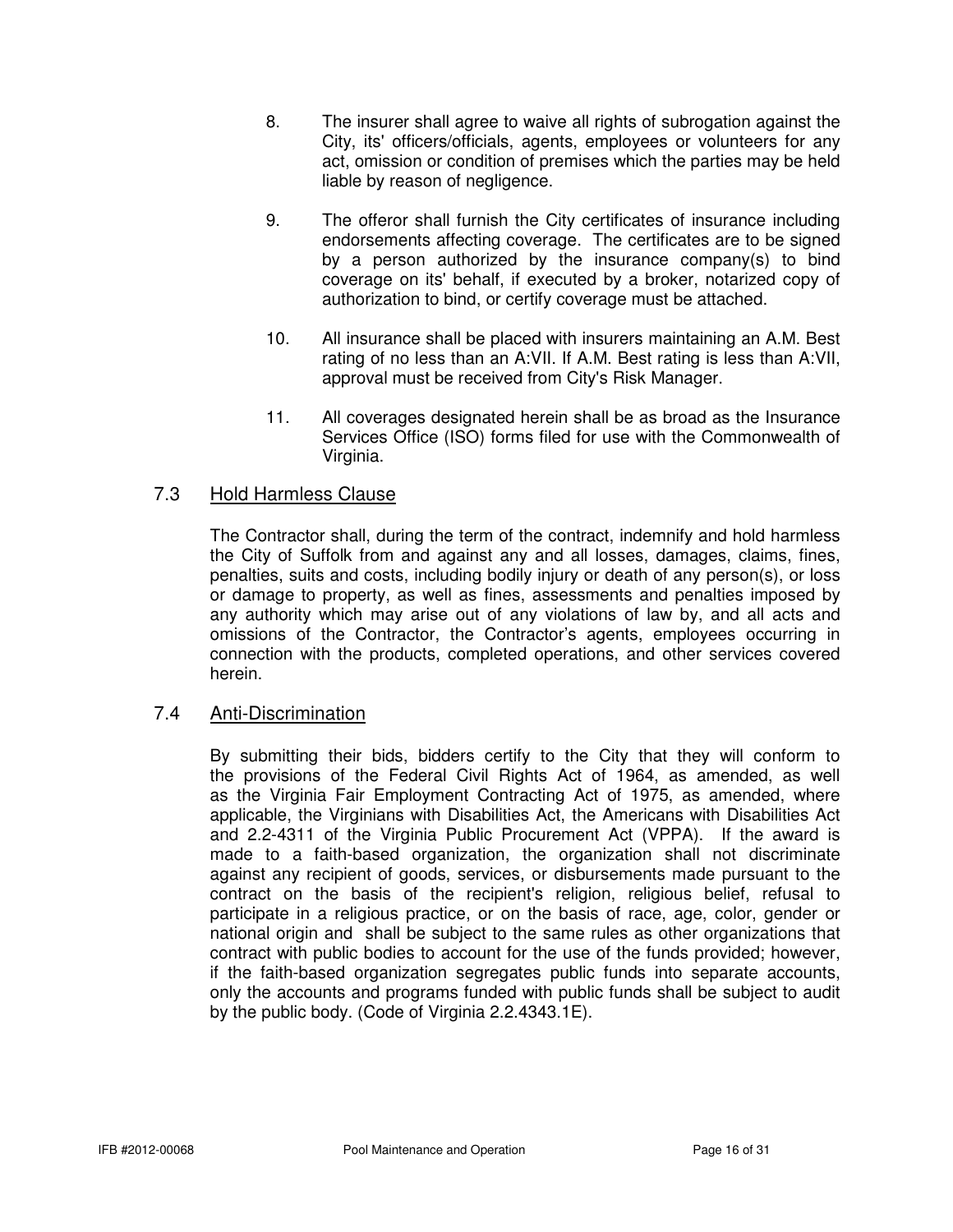In every contract over \$10,000 shall include the following provisions:

- 1. During the performance of this contract, the contractor agrees as follows:
	- a. The contractor will not discriminate against any employee or applicant for employment because of race, religion, color, sex, national origin, age, disability, service disabled veterans or any other basis prohibited by state law relating to discrimination in employment, except where there is a bona fide occupational qualification reasonably necessary to the normal operation of the contractor. The contractor agrees to post in conspicuous places, available to employees and applicants for employment, notices setting forth the provisions of this nondiscrimination clause.
	- b. The contractor, in all solicitations or advertisements for employees placed by or on behalf of the contractor, will state that such contractor is an equal opportunity employer.
	- c. Notices, advertisements and solicitations placed in accordance with federal law, rule or regulation shall be deemed sufficient for the purpose of meeting these requirements.
- 2. The contractor will include the provisions of No. 1 above in every subcontract or purchase order over \$10,000, so that the provisions will be binding upon each subcontractor or vendor.

## 7.5 Ethics In Public Contracting

By submitting a bid, the bidder certifies that their bid is made without collusion or fraud and that they have not offered or received any kickbacks or inducements from any other bidder, supplier, manufacturer or subcontractor in connection with their bid, and that they have not conferred on any public employee having official responsibility for this procurement transaction any payment, loan subscription, advance, deposit of money, services or anything of more than nominal value, present or promised, unless consideration of substantially equal or greater value was exchanged. (Code of Virginia 2.2.4367)

## 7.6 Compliance with Federal Immigration Law

Contractor does not, and shall not during the performance of the contract for goods and services in the Commonwealth of Virginia knowingly employ an unauthorized alien as defined in the Federal Immigration Reform and Control Act of 1986.

## 7.7 Debarment Status

By submitting a bid, bidders certify that they are not currently debarred by the Commonwealth of Virginia from submitting bids or proposals on contracts for the type of goods and/or services covered by this solicitation, nor are they an agent of any person or entity that is currently so debarred.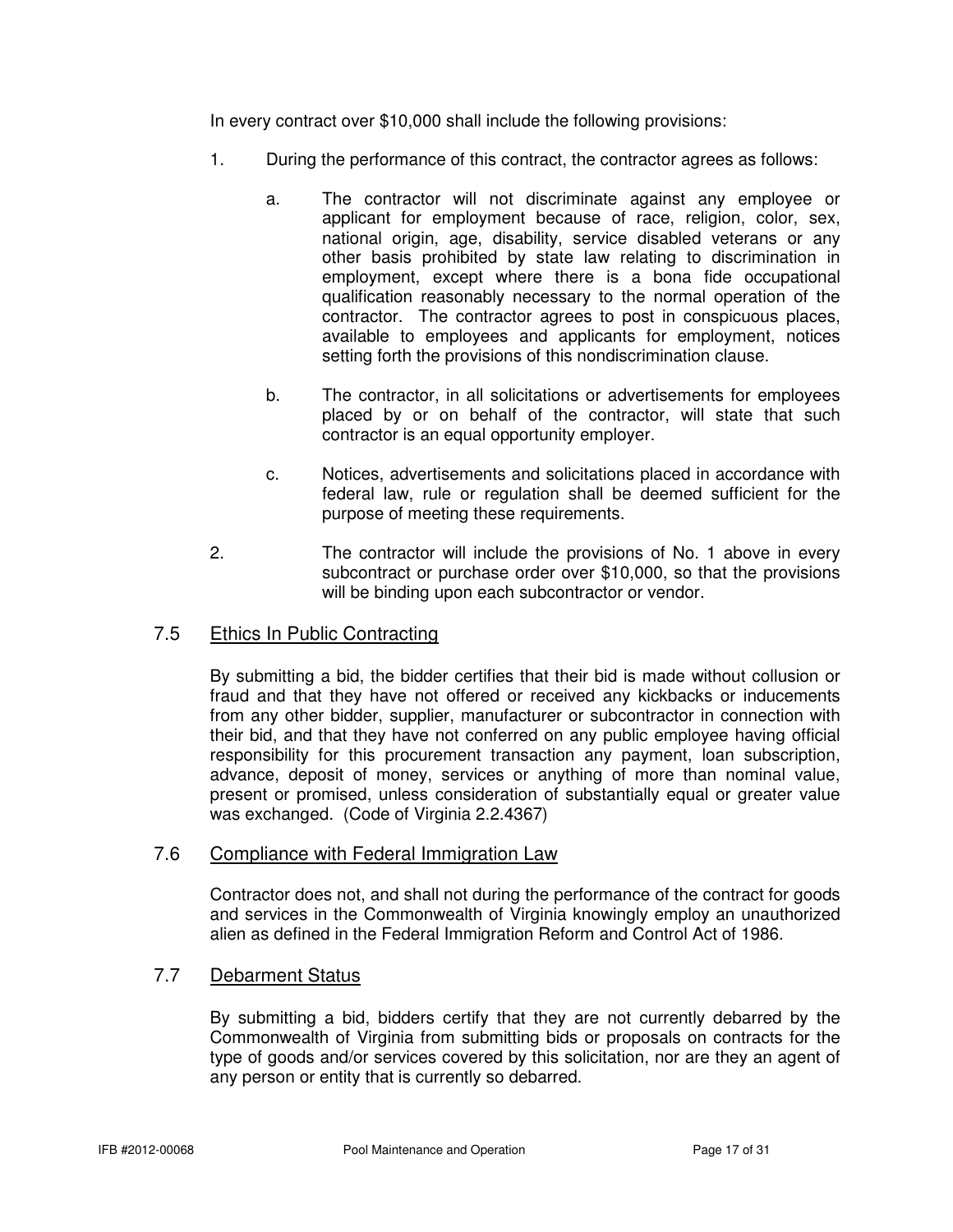## 7.8 Antitrust

By entering into a contract, the contractor conveys, sells, assigns, and transfers to the City of Suffolk all rights, title and interest in and to all causes of action it may now have or hereafter acquire under the laws of the United States and the Commonwealth of Virginia, relating to the particular goods or services purchased or acquired by the City of Suffolk under said contract.

## 7.9 Drug-Free Workplace

During the performance of this contract, the contractor agrees to (1) provide a drug-free workplace for the contractor's employees; (2) post in conspicuous place, available to employees and applicants for employment, a statement notifying employees that the unlawful manufacture, sale, distribution, dispensation, possession, or use of a controlled substance or marijuana is prohibited in the contractor's workplace and specifying the actions that will be taken against employees for violations of such prohibition; (3) state in all solicitation or advertisement for employees placed by or on behalf of the contractor that the contractor maintains a drug-free workplace; and (4) include the provisions of the foregoing clauses in every subcontract or purchase order of over \$10,000, so that the provisions will be binding upon each subcontractor or vendor.

For the purposes of this section, "drug-free workplace" means a site for the performance of work done in connection with a specific contract awarded to a contractor, the employees of whom are prohibited from engaging in the unlawful manufacture, sale, distribution, dispensation, possession or use of any controlled substance or marijuana during the performance of the contract.

## 7.10 Exemption from Taxes

The City is exempt from State Sales Tax and Federal Excise Tax. Tax Exemption Certificate indicating the City's tax exempt status will be furnished by the City of Suffolk.

## 7.11 Faith Based Organization

City of Suffolk does not discriminate against faith-based organizations.

## 7.12 Substitutions

NO substitutions or cancellations are permitted after award without written approval by the Purchasing Agent.

## 7.13 Method of Payment

Contractor shall submit invoices in duplicate for each delivery, such statement to include detailed breakdown of all charges, and shall be based on completion of tasks or deliverables.

Invoices shall be submitted to using departments.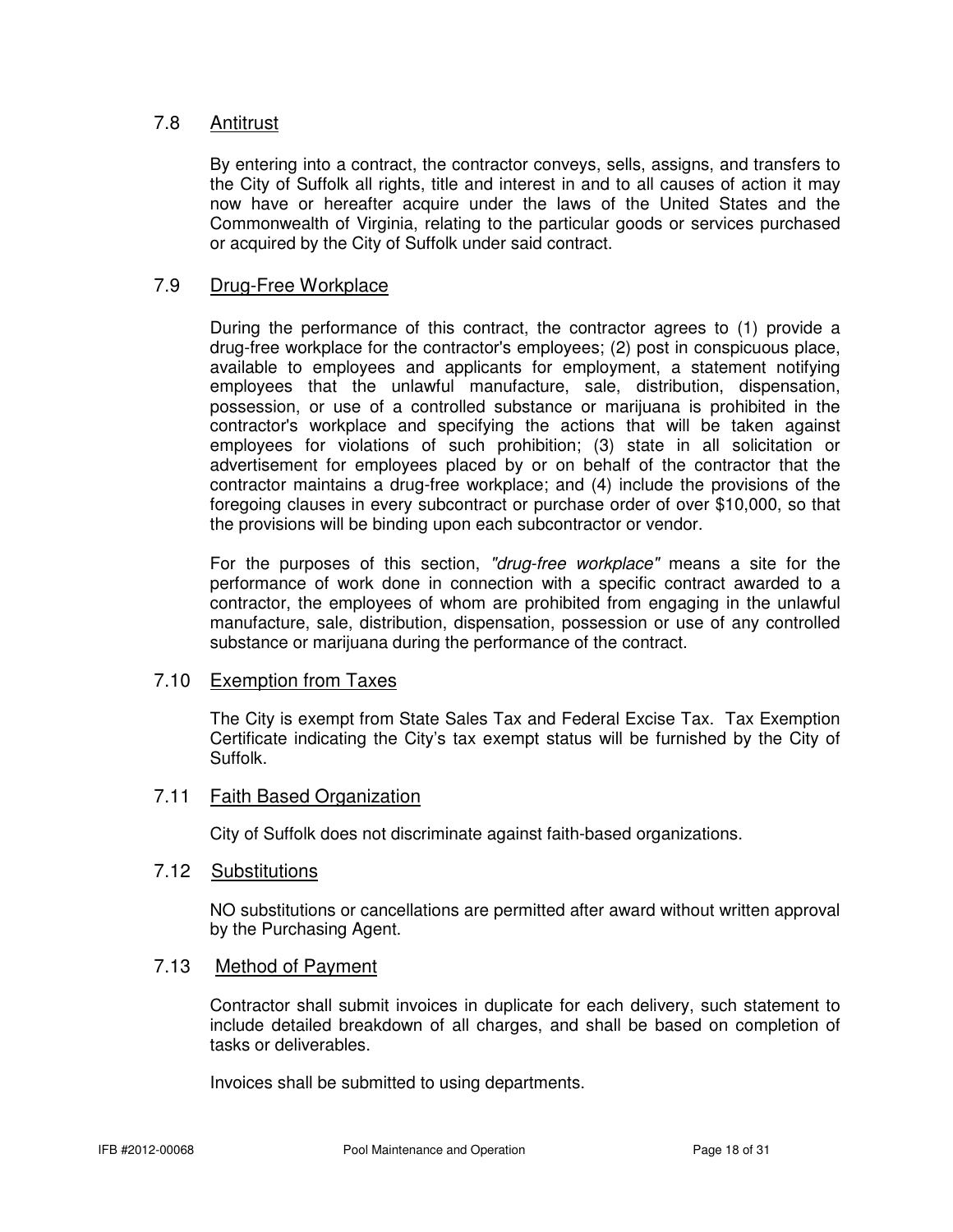Upon acceptance of work, the City will render payment within forty-five (45) days of receipt of invoice. Unless otherwise provided, interest on the payment shall not exceed the rate of one percent (1%) per month.

 Individual contractors shall provide their social security numbers, and proprietorships, partnerships, and corporations shall provide their federal employer identification number on the pricing form.

## 7.14 Payments to Subcontractors

Within seven (7) days after receipt of monies paid by the City for work performed by a subcontractor under this contractor, the contractor shall either:

- a. Pay the subcontractor for the proportionate share of the total payment received from the City attributable to the work performed by the subcontractor under this contract; or
- b. Notify the City and subcontractor, in writing, of his intention to withhold all or a part of the subcontractor's payment and the reason for non-payment.

The contractor shall pay interest to the subcontractor on all amounts owed that remain unpaid beyond the seven (7) day period except for amounts withheld as allowed in item b above.

Payments to subcontractor(s) shall be made in accordance with §2.2-4354 of Code of Virginia (1950), as amended. Unless otherwise specified in this contract, interest shall accrue at the rate of one percent (1%) per month.

## 7.15 Assignment of Contract

This contract may not be assigned in whole or in part without the written consent of the Purchasing Agent.

## 7.16 Termination without Cause

 The City may at any time, and for any reason, terminate this Contract by written Notice to Contractor specifying the termination date, which shall be not less than thirty (30) days from the date such notice is mailed.

 Notice shall be given to Contractor by certified mail/return receipt requested at the address set forth in Contractor's Bid Proposal or as provided in this Contract.

 In the event of such termination, Contractor shall be paid such amount as shall compensate Contractor for the work satisfactorily completed, and accepted by the City, at the time of termination.

 If the City terminates this Contract, Contractor shall withdraw its personnel and equipment, cease performance of any further work under this Contract, and turn over to the City any work completed or in process for which payment has been made.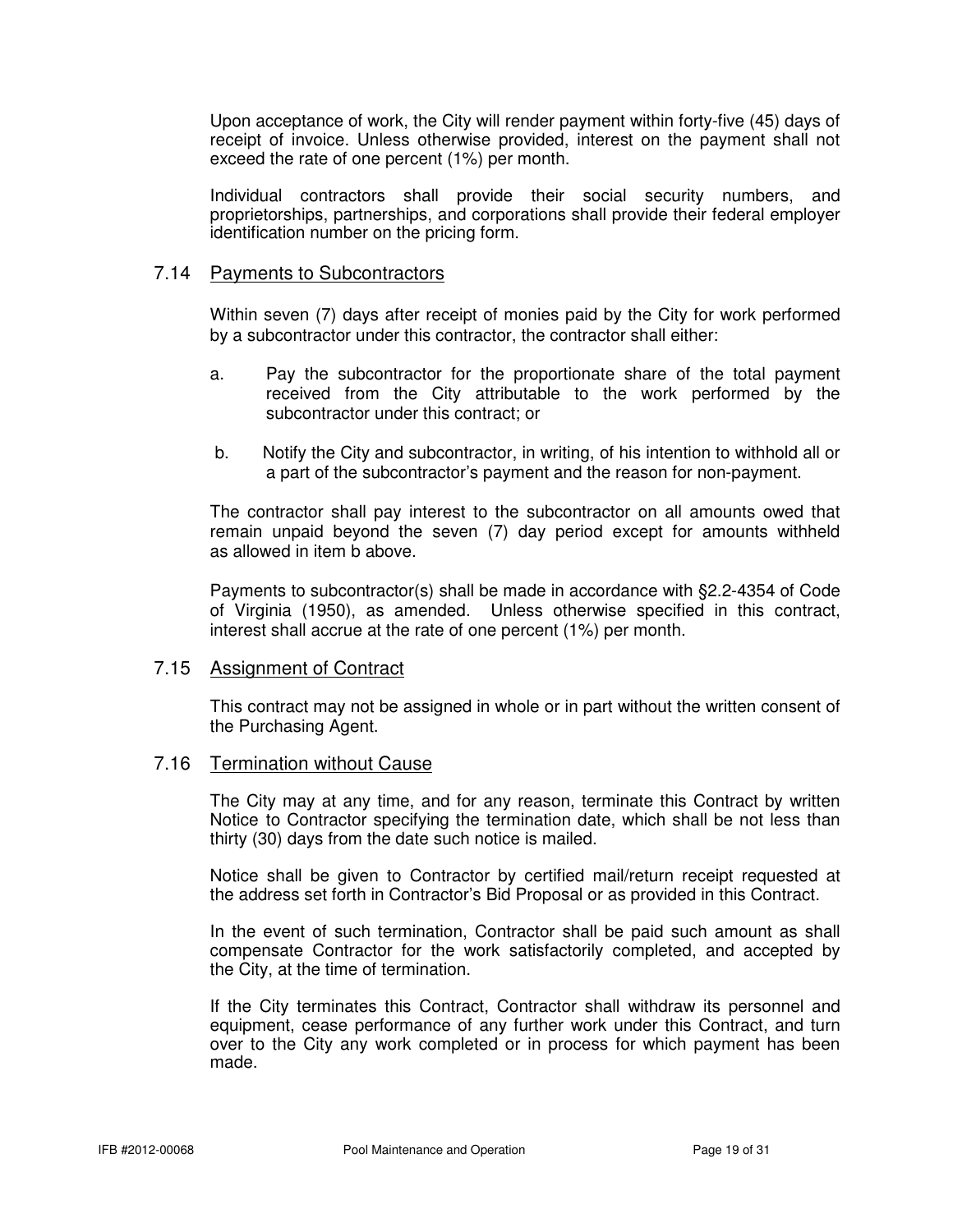## 7.17 Termination with Cause/Default/Cancellation

 In the event that Contractor shall for any reason or through any cause be in default of the terms of this Contract, the City may give Contractor written notice of such default by certified mail/return receipt requested at the address set forth in Contractor's Bid Proposal or as provided in this Contract.

 Unless otherwise provided, Contractor shall have ten (10) days from the date such notice is mailed in which to cure the default. Upon failure of Contractor to cure the default, the City may immediately cancel and terminate this Contract as of the mailing date of the default notice.

 Upon termination, Contractor shall withdraw its personnel and equipment, cease performance of any further work under the Contract, and turn over to the City any work in process for which payment has been made.

 In the event of violations of law, safety or health standards and regulations, this Contract may be immediately cancelled and terminated by the City and provisions herein with respect to opportunity to cure default shall not be applicable.

## 7.18 Non Appropriation – Availability of Funds

 It is understood and agreed between the parties hereto that the City shall be bound and obligated hereunder only to the extent that the funds shall have been appropriated and budgeted for the purpose of this Contract. In the event funds are not appropriated and budgeted in any fiscal year for payments due under this Contract, the City shall immediately notify Contractor of such occurrence and this Contract shall terminate on the last day of the fiscal year for which (an) appropriation(s) (was) were received without penalty or expense to the City of any kind whatsoever.

## 7.19 Severability

If any part, term, or provision of this agreement, shall be found by the Court to be legally invalid or unenforceable, then such provision or portion thereof, shall be performed in accordance with applicable laws. The invalidity or unenforceability of any provision or portion of any contract document shall not affect the validity of any other provision or portion of the contract document.

## 7.20 Controlling Law; Venue, Pending/During Litigation

 This CONTRACT shall be governed by the applicable laws of the Commonwealth of Virginia without regard to its conflict of law rules. In the event of litigation concerning this CONTRACT, the parties agree to the exclusive jurisdiction and venue of the appropriate state court for the City of Suffolk, Virginia; however, in the event that the federal court has jurisdiction over the matter, then the parties agree to the exclusive jurisdiction and venue of the U.S. District Court for the Eastern District of Virginia, Norfolk Division.

 The CONTRACTOR shall not cause a delay in services because of pending litigation or during litigation proceedings, except with the express, written consent of the CITY or by written instruction/order from the Court.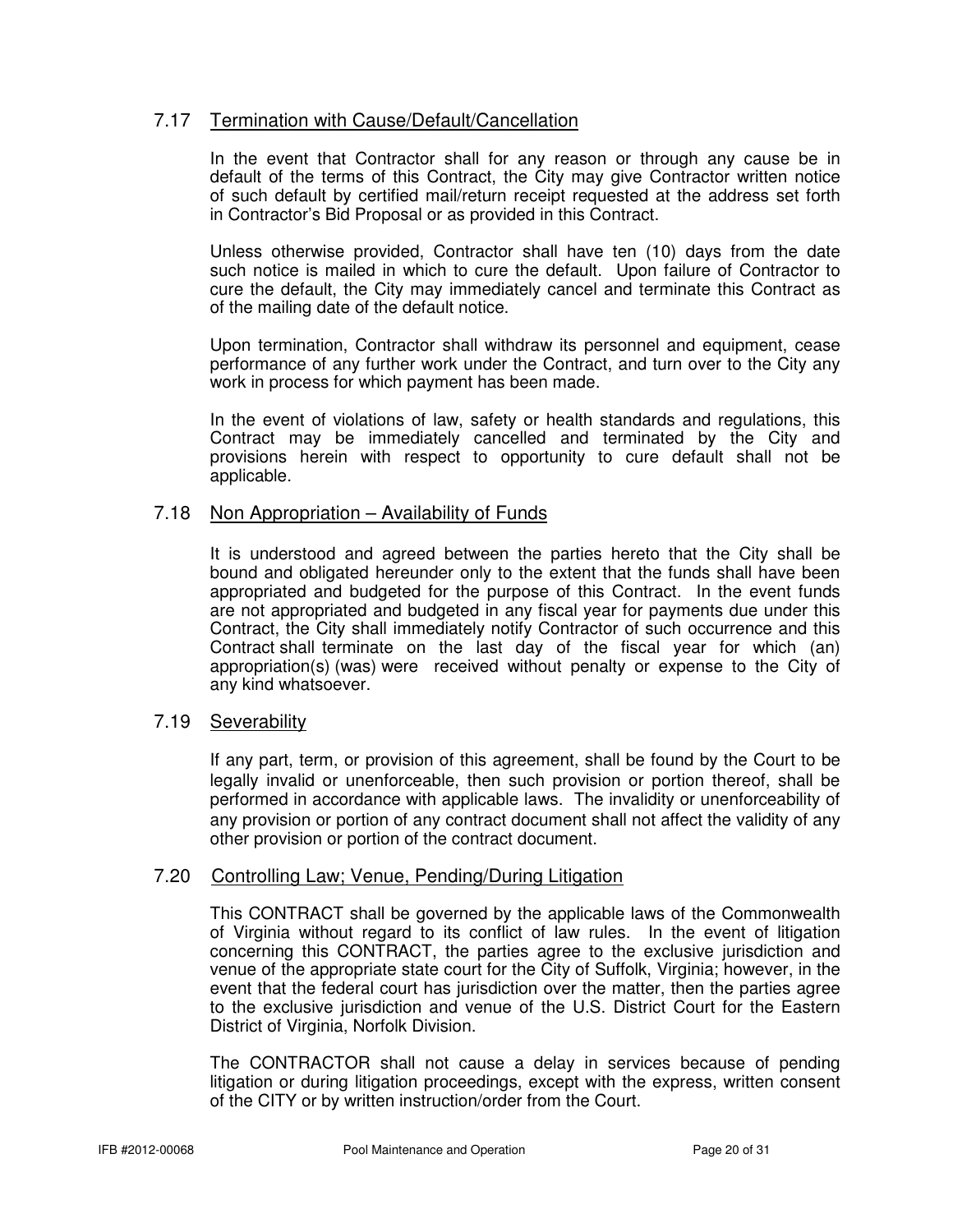## 7.21 Compliance with State Law; Foreign and Domestic Business authorized to Transact Business in the Commonwealth (VPPA §2.2 – 4311.2)

 A bidder or offeror organized or authorized to transact business in the Commonwealth pursuant to Title 13.1 or Title 50 is to include in its bid or proposal the identification number issued to it by the State Corporation Commission. Any bidder or offeror that is not required to be authorized to transact business in the Commonwealth as a foreign business entity under Title 13.1 or Title 50 or as otherwise required by law shall include in its bid or proposal a statement describing why the bidder or offeror is not required to be so authorized. A public body may void any contract with a business if the business fails to remain in compliance with the provisions of this section.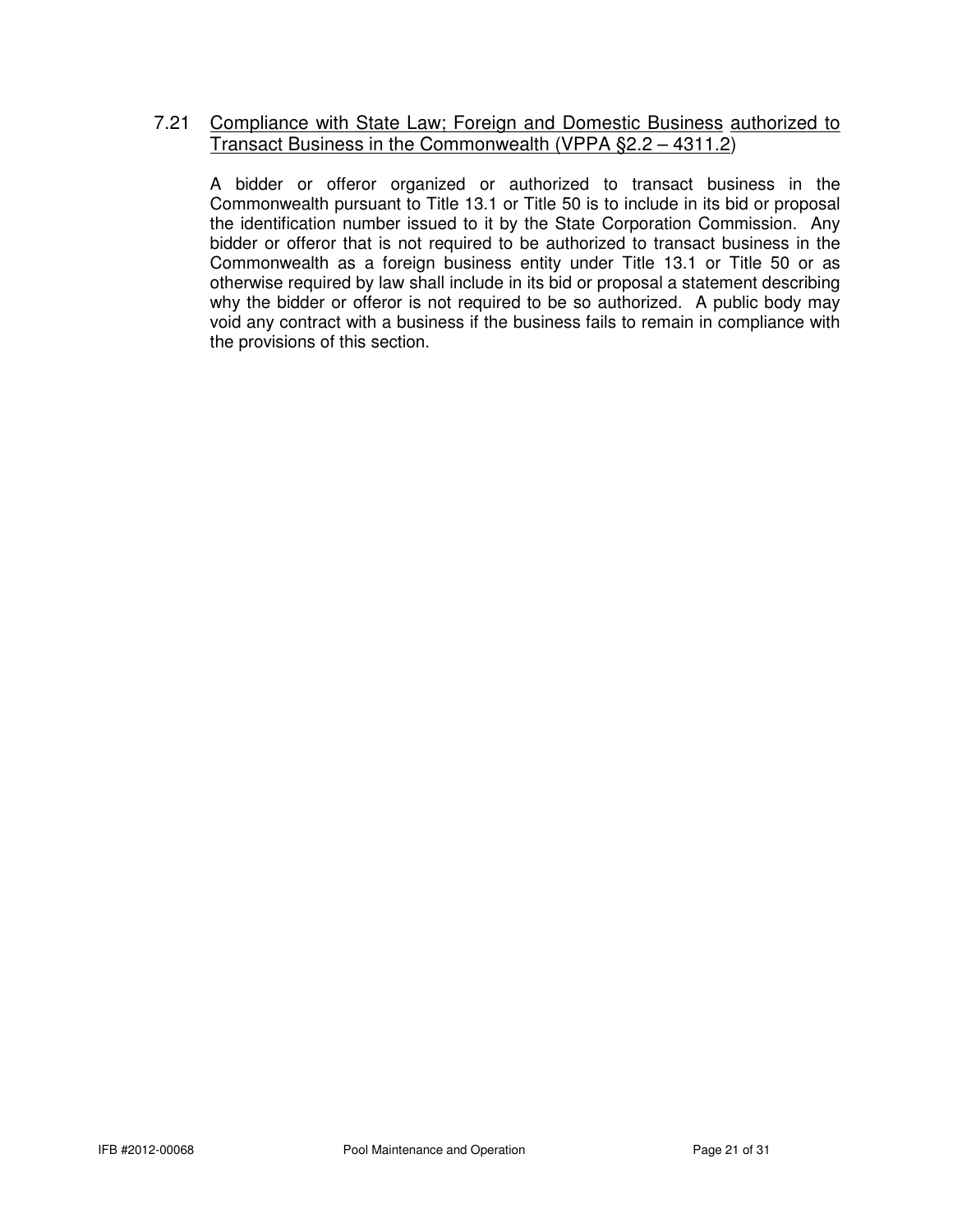## **BID FORM**

Purchasing Division<br>441 Market Street

**TO:** City of Suffolk, VA **BID:** Pool Maintenance Purchasing Division **BID:** Pool Maintenance 441 Market Street **DUE: March 20, 2012** Suffolk, VA 23434 **TIME:** 3:00 p.m., Local

Quote firm lump sum price(s), exclusive of all taxes, to provide all services related to the maintenance and operation of Cypress Park Pool, 2001 Arizona Avenue, Suffolk, Virginia, inclusive of all equipment, labor, and transportation, during the 2012, 2013, and 2014 seasons in accordance with all specifications, terms, and conditions herein.

The bid will be awarded to the lowest responsive and responsible bidder for the three-year total (Grand Total for three seasons).

## **2012 Season (May 28 – September 2, 2012)**

| Pool Maintenance                                     |  |
|------------------------------------------------------|--|
| Daily Pool Operations (§5.3, 5.4, 5.5, & 5.6)        |  |
| Monthly inspections for priming pump (October-April) |  |

**TOTAL (2012 Season): \$\_\_\_\_\_\_\_\_\_\_\_\_\_\_\_\_\_** 

## **2013 Season (May 27 – September 1, 2013)**

| Pool Maintenance                                     |  |
|------------------------------------------------------|--|
| Daily Pool Operations (§5.3, 5.4, 5.5, & 5.6)        |  |
| Monthly inspections for priming pump (October-April) |  |

**TOTAL (2013 Season): \$\_\_\_\_\_\_\_\_\_\_\_\_\_\_\_\_\_** 

## **2014 Season (May 26 – August 31, 2014)**

| Pool Maintenance                                     |  |
|------------------------------------------------------|--|
| Daily Pool Operations (§5.3, 5.4, 5.5, & 5.6)        |  |
| Monthly inspections for priming pump (October-April) |  |

**TOTAL (2014 Season): \$\_\_\_\_\_\_\_\_\_\_\_\_\_\_\_\_\_** 

## **GRAND TOTAL (3 seasons): \$\_\_\_\_\_\_\_\_\_\_\_\_\_**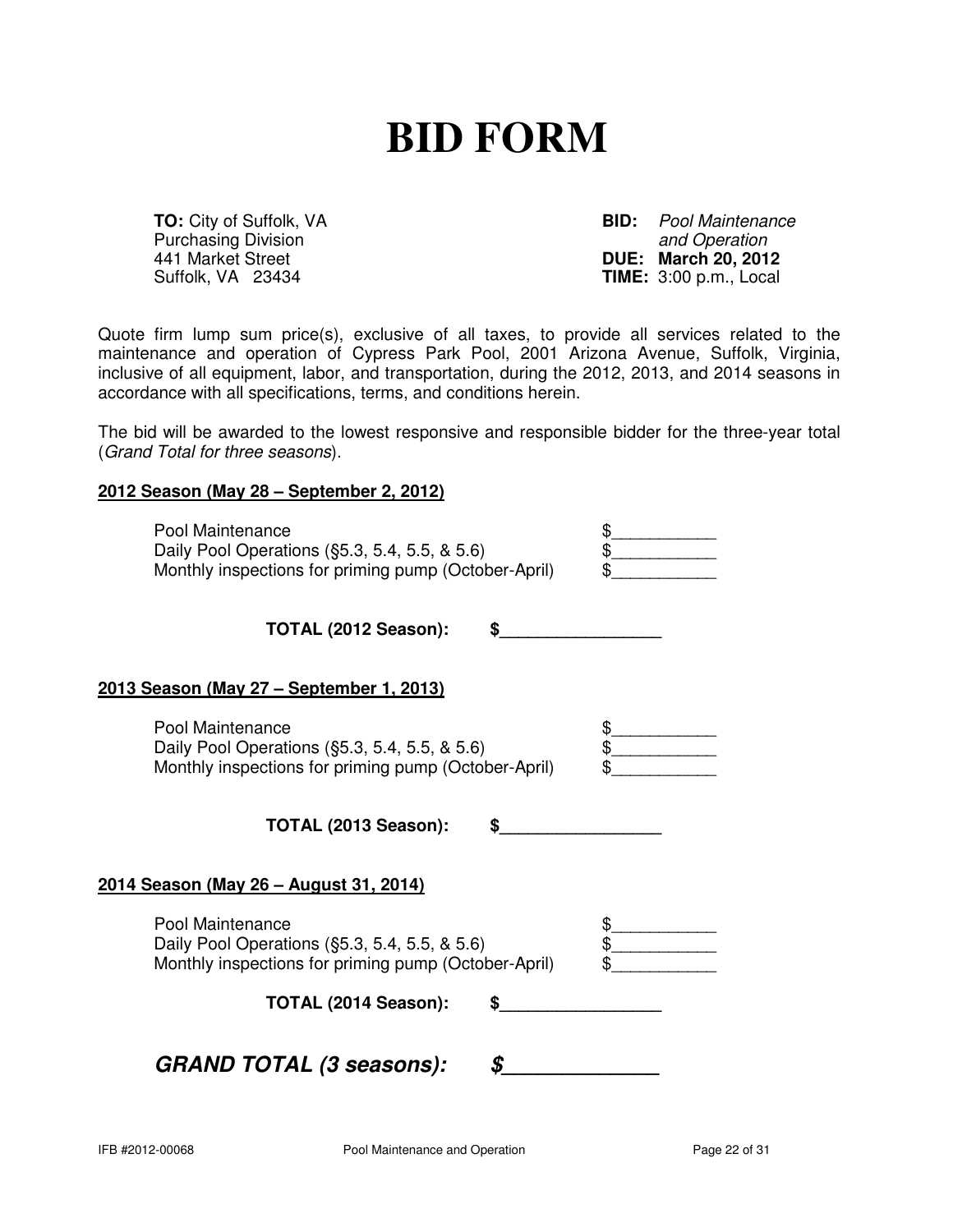| Contractor's contact person             | can be reached by telephone at |
|-----------------------------------------|--------------------------------|
| (number) and/or pager at                | (number). Other contacts and   |
| telephone/pager numbers are as follows: |                                |
|                                         |                                |
|                                         |                                |

**OPTION I**: As an option, the Contractor agrees to furnish liquid chlorine at the following prices (contractor to provide storage tanks):

\$ per gallon with minimum delivery of 50 gallons \$\_\_\_\_\_\_\_\_\_per gallon for deliveries of less than 50 gallons

**OPTION II:** Additional lifeguards, if needed, may be hired by the City at a cost of \$\_\_\_\_\_\_\_\_\_\_ per hour for each lifeguard.

Bidder has included the following with the bid submittal  $(\sqrt{t})$  if you comply):

Anticollusion/Nondiscrimination/Drug Free Workplace Clause

Proof of Authority to Transact Business in Virginia

\_\_\_\_\_Certificate of Insurance

Contractor/Employee Background Certification

**Payment Terms/Discounts Payment Terms/Discounts Example 20** (Suffolk's normal payment schedule: items accepted and invoiced by 10th of month will be paid month end. Cash discounts offered for less than 30 days from receipt of proper invoice will not be considered in award.)

## **BIDDER:**

| Federal ID No. |  |  |  |
|----------------|--|--|--|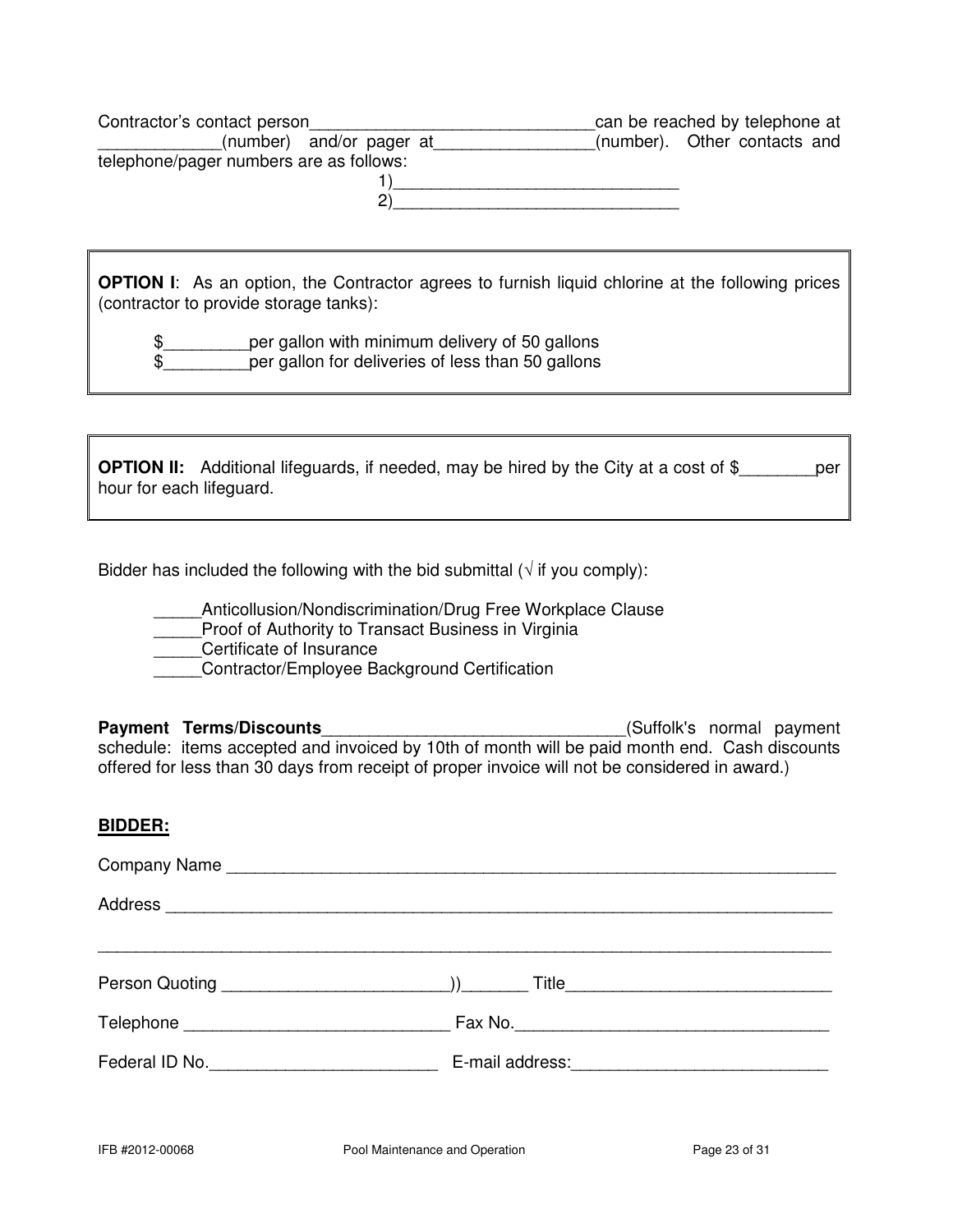I certify by my signature below that I have received the documents associated with this bid/proposal and understand that the review for completeness of these bid documents and the understanding and comprehension of the bid specifications is solely my responsibility; base on this, by my signature below I waive all rights to future claims against the City of Suffolk that the documents were incomplete or not understandable.

I certify that this bid is made without prior understanding, agreement, or connection with any corporation, firm, or person submitting a bid for the same equipment/materials/service and is in all respects fair and without collusion or fraud. I understand that collusive bidding is a violation of State and Federal law and can result in fines, prison sentences and civil damage awards. I agree to abide by all conditions of this bid and certify that I am authorized to sign this bid for the bidder.

I certify that the bidder represented herein is eligible to bid with respect to all applicable sections of State and Local Government Conflict of Interests Act, Code of Virginia, Section 2.1-639.1 et. seq.

| <b>Signature</b><br>Date |
|--------------------------|
|--------------------------|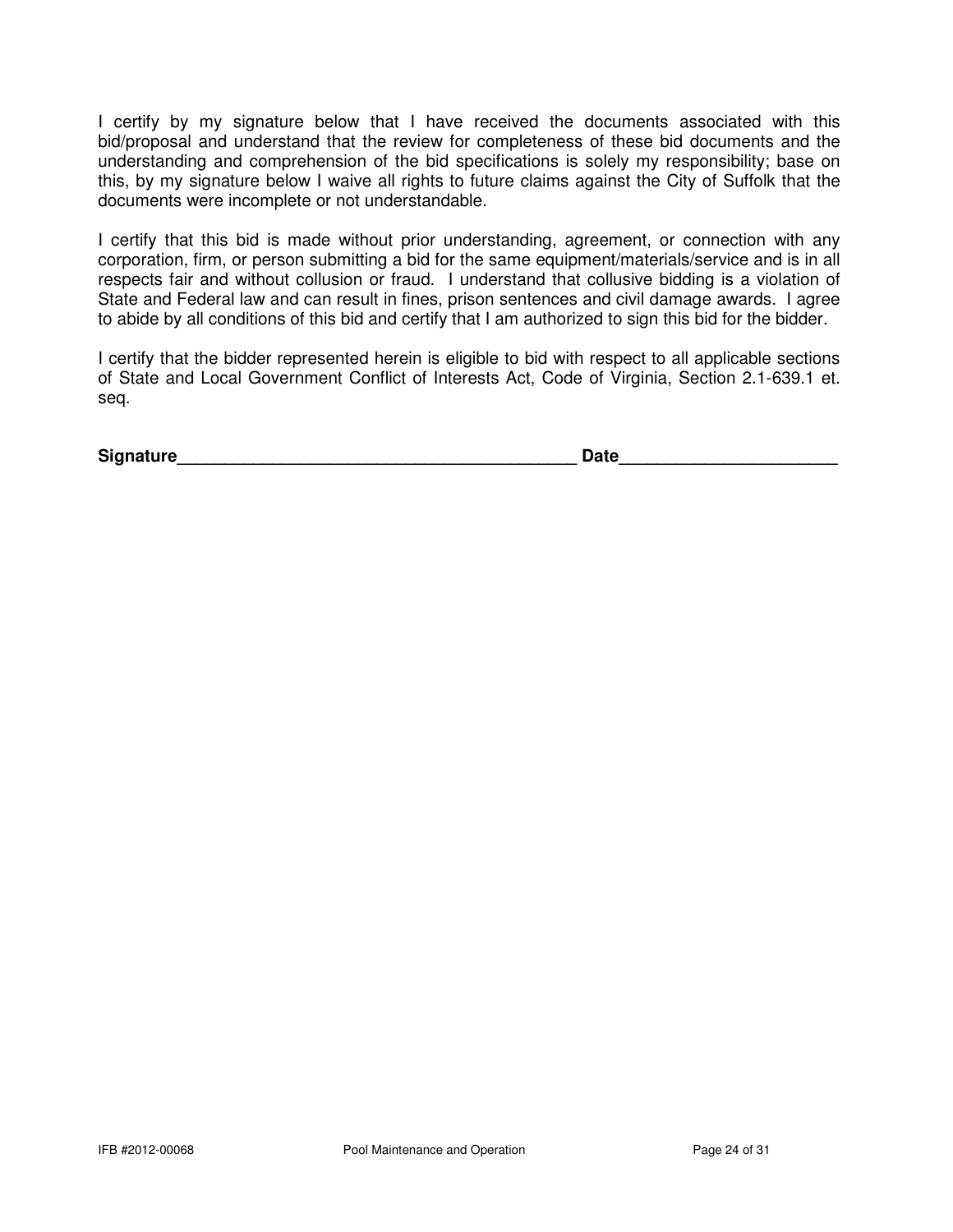## **CONTRACTOR/EMPLOYEE BACKGROUND CERTIFICATION**

Pursuant to Virginia Code Section 22.1-296.C, prior to the award of a contract for the provision of services that require the contractor or any of its employees to have direct contact with children, the City will require the contractor, and when relevant, any employee who will have direct contact with the children, provide certification that (i) he has not been convicted of a felony or any offense involving the sexual molestation or physical or sexual abuse or rape of a child; and (ii) whether he or she has been convicted of a crime of moral turpitude. Any contractor providing services for the City's Department of Parks and Recreation, whose employees will have direct contact with children, is required to provide the certification listed below:

As a contractor providing services for the City of Suffolk's Department of Parks and Recreation, whose employees will have direct contact with children, I certify that neither the contractor nor any of its employees, whether current employees or those who will be employed in the future, have been (1) convicted of a felony or any offense involving the sexual molestation or physical or sexual abuse or rape of a child; nor (2) convicted of a crime of moral turpitude.

## CONTRACTOR NAME

| BUSINESS NAME AND ADDRESS: Management of the state of the state of the state of the state of the state of the state of the state of the state of the state of the state of the state of the state of the state of the state of       |  |  |
|--------------------------------------------------------------------------------------------------------------------------------------------------------------------------------------------------------------------------------------|--|--|
|                                                                                                                                                                                                                                      |  |  |
|                                                                                                                                                                                                                                      |  |  |
| PHONE NUMBER: <u>Contract of the Second Contract of the Second Contract of the Second Contract of the Second Contract of the Second Contract of the Second Contract of the Second Contract of the Second Contract of the Second </u> |  |  |
|                                                                                                                                                                                                                                      |  |  |
|                                                                                                                                                                                                                                      |  |  |
| TITLE:                                                                                                                                                                                                                               |  |  |
| DATE:                                                                                                                                                                                                                                |  |  |

Any person making a materially false statement regarding any such offense shall be guilty of a Class 1 misdemeanor and, upon conviction, the fact of such conviction shall be grounds for the revocation of the contract to provide such services and, when relevant, the revocation of any license required to provide such services. The City shall not be liable for materially false statements regarding the certifications required by this subsection.

For the purposes of this subsection, "direct contact with children" means being in the presence of children during scheduled hours of the activity.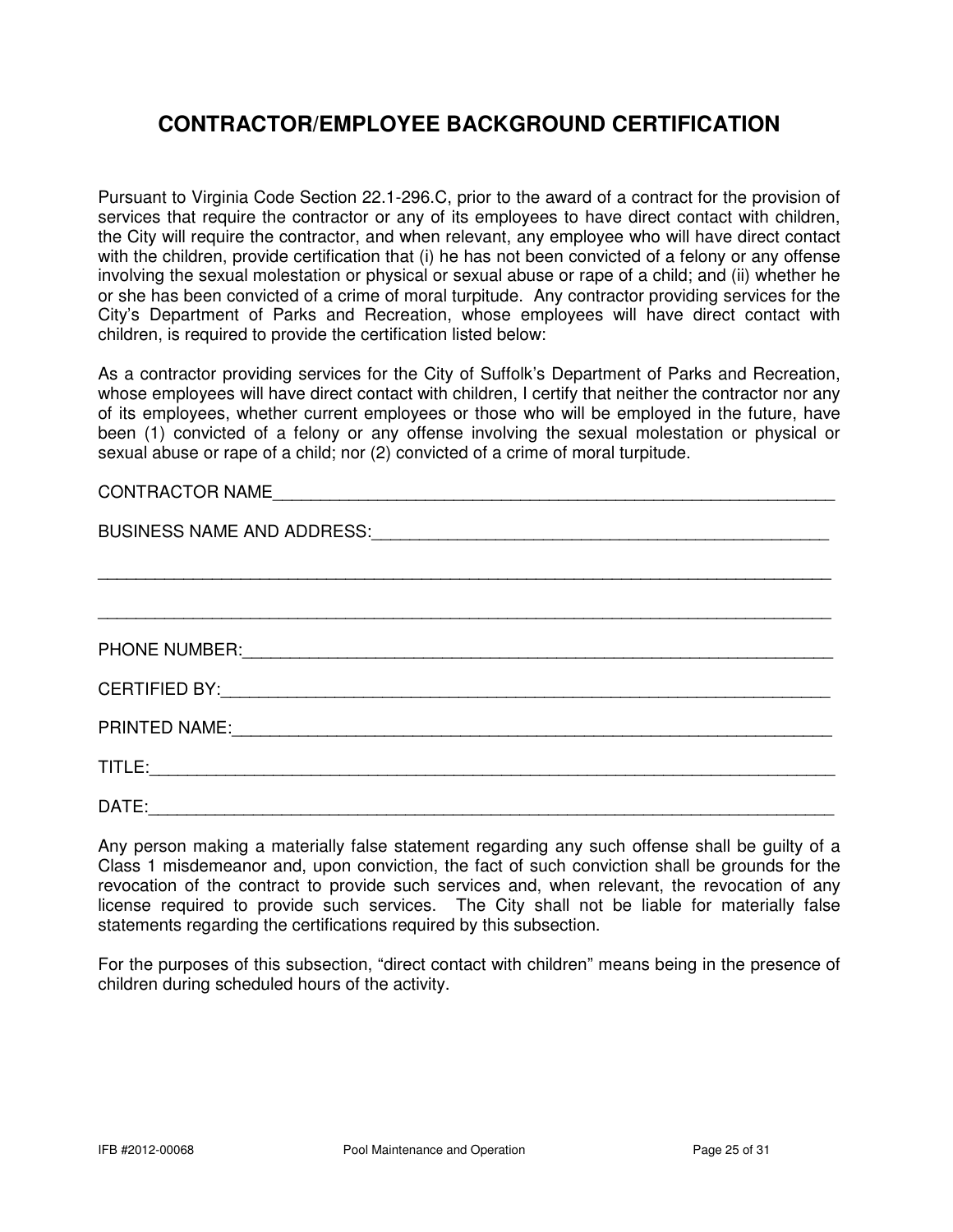#### **ANTICOLLUSION/NONDISCRIMINATION/DRUG FREE WORKPLACE CLAUSES**

#### **ANTICOLLUSION CLAUSE:**

IN THE PREPARATION AND SUBMISSION OF THIS BID, SAID BIDDER DID NOT EITHER DIRECTLY OR INDIRECTLY ENTER INTO ANY COMBINATION OR ARRANGEMENT WITH ANY PERSON, FIRM OR CORPORATION, OR ENTER INTO ANY AGREEMENT, PARTICIPATE IN ANY COLLUSION, OR OTHERWISE TAKE ANY ACTION IN THE RESTRAINT OF FREE, COMPETITIVE BIDDING IN VIOLATION OF THE SHERMAN ACT (15 U.S.C. SECTION 1), SECTIONS 59.1-9.1 THROUGH 59.1- 9.17 OR SECTIONS 59.1-68.6 THROUGH 59.1-68.8 OF THE CODE OF VIRGINIA.

THE UNDERSIGNED BIDDER HEREBY CERTIFIES THAT THIS AGREEMENT, OR ANY CLAIMS RESULTING THEREFROM, IS NOT THE RESULT OF, OR AFFECTED BY, ANY ACT OF COLLUSION WITH, OR ANY ACT OF, ANOTHER PERSON OR PERSONS, FIRM OR CORPORATION ENGAGED IN THE SAME LINE OF BUSINESS OR COMMERCE; AND, THAT NO PERSON ACTING FOR, OR EMPLOYED BY, THE CITY OF SUFFOLK HAS AN INTEREST IN, OR IS CONCERNED WITH, THIS BID; AND, THAT NO PERSON OR PERSONS, FIRM OR CORPORATION OTHER THAN THE UNDERSIGNED, HAVE, OR ARE, INTERESTED IN THIS BID.

#### **DRUG-FREE WORKPLACE:**

DURING THE PERFORMANCE OF THIS CONTRACT, THE CONTRACTOR AGREES TO (I) PROVIDE A DRUG-FREE WORKPLACE FOR THE CONTRACTOR'S EMPLOYEES; (II) POST IN CONSPICUOUS PLACES, AVAILABLE TO EMPLOYEES AND APPLICANTS FOR EMPLOYMENT, A STATEMENT NOTIFYING EMPLOYEES THAT THE UNLAWFUL MANUFACTURE, SALE, DISTRIBUTION, DISPENSATION, POSSESSION, OR USE OF A CONTROLLED SUBSTANCE OR MARIJUANA IS PROHIBITED IN THE CONTRACTOR'S WORKPLACE AND SPECIFYING THE ACTIONS THAT WILL BE TAKEN AGAINST EMPLOYEES FOR VIOLATIONS OF SUCH PROHIBITION; (III) STATE IN ALL SOLICITATIONS OR ADVERTISEMENTS FOR EMPLOYEES PLACED BY OR ON BEHALF OF THE CONTRACTOR THAT THE CONTRACTOR MAINTAINS A DRUG-FREE WORKPLACE; AND (IV) INCLUDE THE PROVISIONS OF THE FOREGOING SECTIONS I, II, AND III IN EVERY SUBCONTRACT OR PURCHASE ORDER OF OVER \$10,000, SO THAT THE PROVISIONS WILL BE BINDING UPON EACH SUBCONTRACTOR OR VENDOR.

FOR THE PURPOSE OF THIS SECTION, "DRUG-FREE WORKPLACE" MEANS A SITE FOR THE PERFORMANCE OR WORK DONE IN CONNECTION WITH A SPECIFIC CONTRACT AWARDED TO A CONTRACTOR IN ACCORDANCE WITH THIS CHAPTER, THE EMPLOYEES OF WHOM ARE PROHIBITED FROM ENGAGING IN THE UNLAWFUL MANUFACTURE, SALE, DISTRIBUTION, DISPENSATION, POSSESSION OR USE OF ANY CONTROLLED SUBSTANCE OR MARIJUANA DURING THE PERFORMANCE OF THE CONTRACT.

#### **NONDISCRIMINATION CLAUSE:**

- 1. EMPLOYMENT DISCRIMINATION BY BIDDER SHALL BE PROHIBITED.
- 2. DURING THE PERFORMANCE OF THIS CONTRACT, THE SUCCESSFUL BIDDER SHALL AGREE AS FOLLOWS:
- A. THE BIDDER, WILL NOT DISCRIMINATE AGAINST ANY EMPLOYEE OR APPLICANT FOR EMPLOYMENT BECAUSE OF RACE, RELIGION, COLOR, SEX, NATIONAL ORIGIN, AGE, DISABILITY, OR ANY OTHER BASIS PROHIBITED BY STATE LAW RELATING TO DISCRIMINATION IN EMPLOYMENT, EXCEPT WHERE THERE IS A BONA FIDE OCCUPATIONAL QUALIFICATION/CONSIDERATION REASONABLY NECESSARY TO THE NORMAL OPERATION OF THE BIDDER. THE BIDDER AGREES TO POST IN CONSPICUOUS PLACES, AVAILABLE TO EMPLOYEES AND APPLICANTS FOR EMPLOYMENT, NOTICES SETTING FORTH THE PROVISIONS OF THIS NONDISCRIMINATION CLAUSE.
	- B. THE BIDDER, IN ALL SOLICITATIONS OR ADVERTISEMENTS FOR EMPLOYEES PLACED ON BEHALF OF THE BIDDER, WILL STATE THAT SUCH BIDDER IS AN EQUAL OPPORTUNITY EMPLOYER.
	- **C.** NOTICES, ADVERTISEMENTS, AND SOLICITATIONS PLACED IN ACCORDANCE WITH FEDERAL LAW, RULE OR REGULATION SHALL BE DEEMED SUFFICIENT FOR THE PURPOSE OF MEETING THE REQUIREMENTS OF THIS SECTION.
	- D. BIDDER WILL INCLUDE THE PROVISIONS OF THE FOREGOING SECTIONS A, B, AND C IN EVERY SUBCONTRACT OR PURCHASE ORDER OF OVER \$10,000, SO THAT THE PROVISIONS WILL BE BINDING UPON EACH SUBCONTRACTOR OR VENDOR.

| Name and Address of Bidder:                                                                                                                                                                                                                                 | Date:               |  |
|-------------------------------------------------------------------------------------------------------------------------------------------------------------------------------------------------------------------------------------------------------------|---------------------|--|
|                                                                                                                                                                                                                                                             | By:                 |  |
|                                                                                                                                                                                                                                                             | Signature In Ink    |  |
|                                                                                                                                                                                                                                                             |                     |  |
|                                                                                                                                                                                                                                                             | <b>Printed Name</b> |  |
|                                                                                                                                                                                                                                                             |                     |  |
| Telephone Number:                                                                                                                                                                                                                                           |                     |  |
| Fax Phone Number: (                                                                                                                                                                                                                                         | Title               |  |
| FIN/SSN#:                                                                                                                                                                                                                                                   |                     |  |
| Is your firm a "minority" business? $\Box$ Yes $\Box$ No<br>If yes, please indicate the "minority" classification below:<br>□ American Indian □ Eskimo □ Asian American<br>□ African American □ Hispanic American<br>$\Box$ Aleut<br>Other; Please Explain: |                     |  |

Is your firm Woman Owned? □ Yes □ No Is your firm a Small Business? □ Yes □ No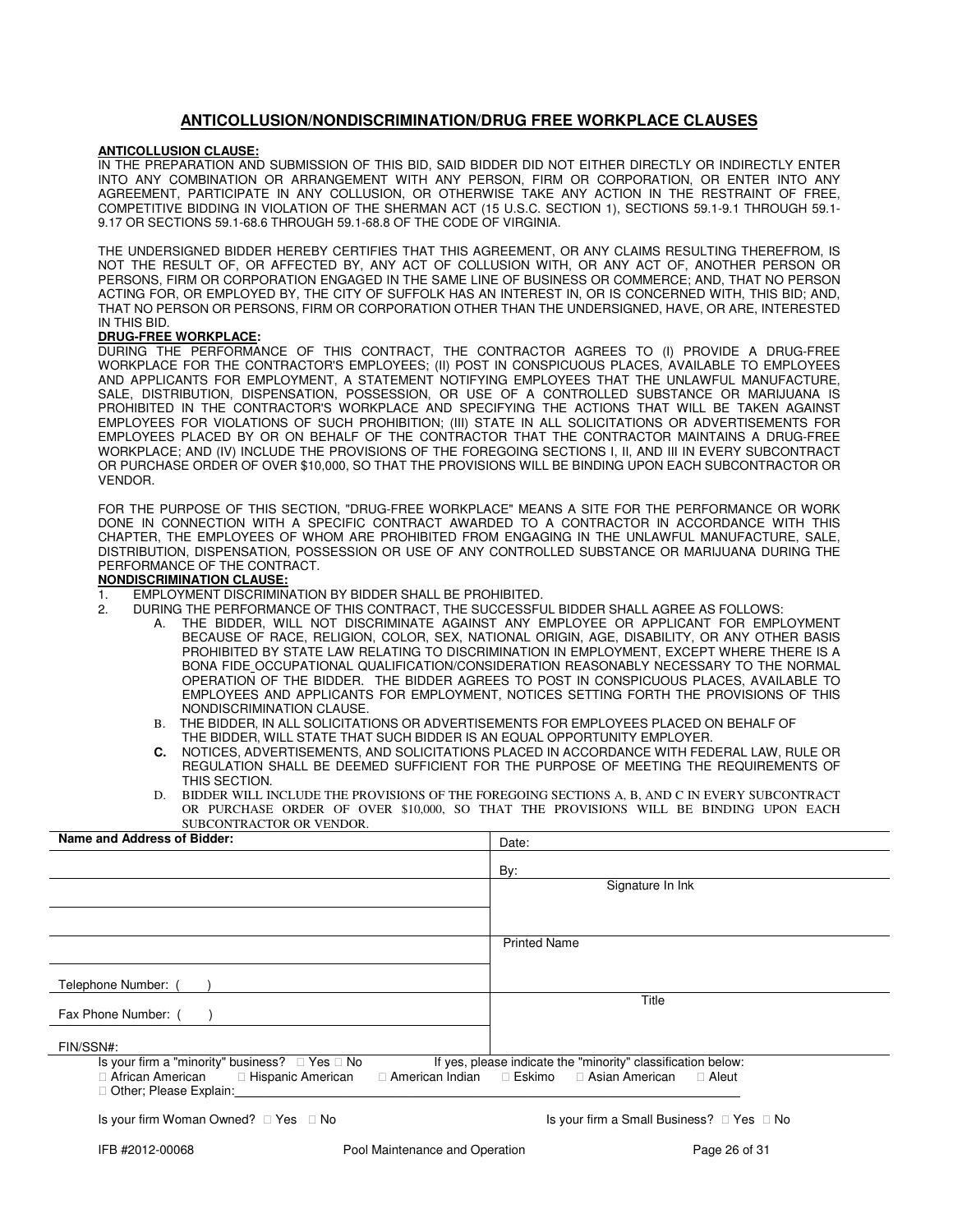## **PROOF OF AUTHORITY TO TRANSACT BUSINESS IN VIRGINIA**

#### THIS FORM MUST BE SUBMITTED WITH YOUR PROPOSAL/BID. FAILURE TO INCLUDE THIS FORM MAY RESULT IN REJECTION OF YOUR PROPOSAL/BID.

Pursuant to Virginia Code §2.2-4311.2 an Offeror/Bidder organized or authorized to transact business in the Commonwealth pursuant to Title 13.1 or Title 50 of the Code of Virginia shall include in its proposal/bid the identification number issued to it by the State Corporation Commission ("SCC"). Any Offeror/Bidder that is not required to be authorized to transact business in the Commonwealth as a foreign business entity under Title 13.1 or Title 50 of the Code of Virginia or as otherwise required by law shall include in its proposal/bid a statement describing why the Offeror/Bidder is not required to be so authorized. Any Offeror/Bidder described herein that fails to provide the required information shall not receive an award unless a waiver of this requirement and the administrative policies and procedures established to implement this section is granted by the City Manager, as applicable.

If this quote for goods or services is accepted by the City of Suffolk, Virginia the undersigned agrees that the requirements of the Code of Virginia Section §2.2-4311.2 have been met.

Please complete the following by checking the appropriate line that applies and providing the requested information.

A.\_\_\_\_\_\_ Offeror/Bidder is a Virginia business entity organized and authorized to transact business in Virginia by the SCC and such vendor's Identification Number issued to it by the SCC is \_\_\_\_\_\_\_\_\_\_\_\_\_\_\_.

B.\_\_\_\_\_\_\_Offeror/Bidder is an out-of-state (foreign) business entity that is authorized to transact business in Virginia by the SCC and such vendor's identification Number issued to it by the SCC is

C. C. Citeror/Bidder does not have an Identification Number issued to it by the SCC such vendor is not required to be authorized to transact business in Virginia by the SCC for the following reason(s): **Please attach additional sheets if you need to explain why such Offeror/Bidder is not required to be authorized to transact business in Virginia.** 

\_\_\_\_\_\_\_\_\_\_\_\_\_\_\_\_\_\_\_\_\_\_\_\_\_\_\_\_\_\_\_\_\_\_\_\_\_\_\_\_\_\_ Legal Name of Company (as listed on W-9)

\_\_\_\_\_\_\_\_\_\_\_\_\_\_\_\_\_\_\_\_\_\_\_\_\_\_\_\_\_\_\_\_\_\_\_\_\_\_\_\_\_\_

 $\overline{\phantom{a}}$  , and the set of the set of the set of the set of the set of the set of the set of the set of the set of the set of the set of the set of the set of the set of the set of the set of the set of the set of the s

 $\overline{\phantom{a}}$  , and the set of the set of the set of the set of the set of the set of the set of the set of the set of the set of the set of the set of the set of the set of the set of the set of the set of the set of the s Legal Name of Offeror/Bidder

Date

 $\overline{\phantom{a}}$  , and the set of the set of the set of the set of the set of the set of the set of the set of the set of the set of the set of the set of the set of the set of the set of the set of the set of the set of the s Authorized Signature

Print or Type Name and Title

## **RETURN THIS PAGE WITH COPIES OF DOCUMENTATION**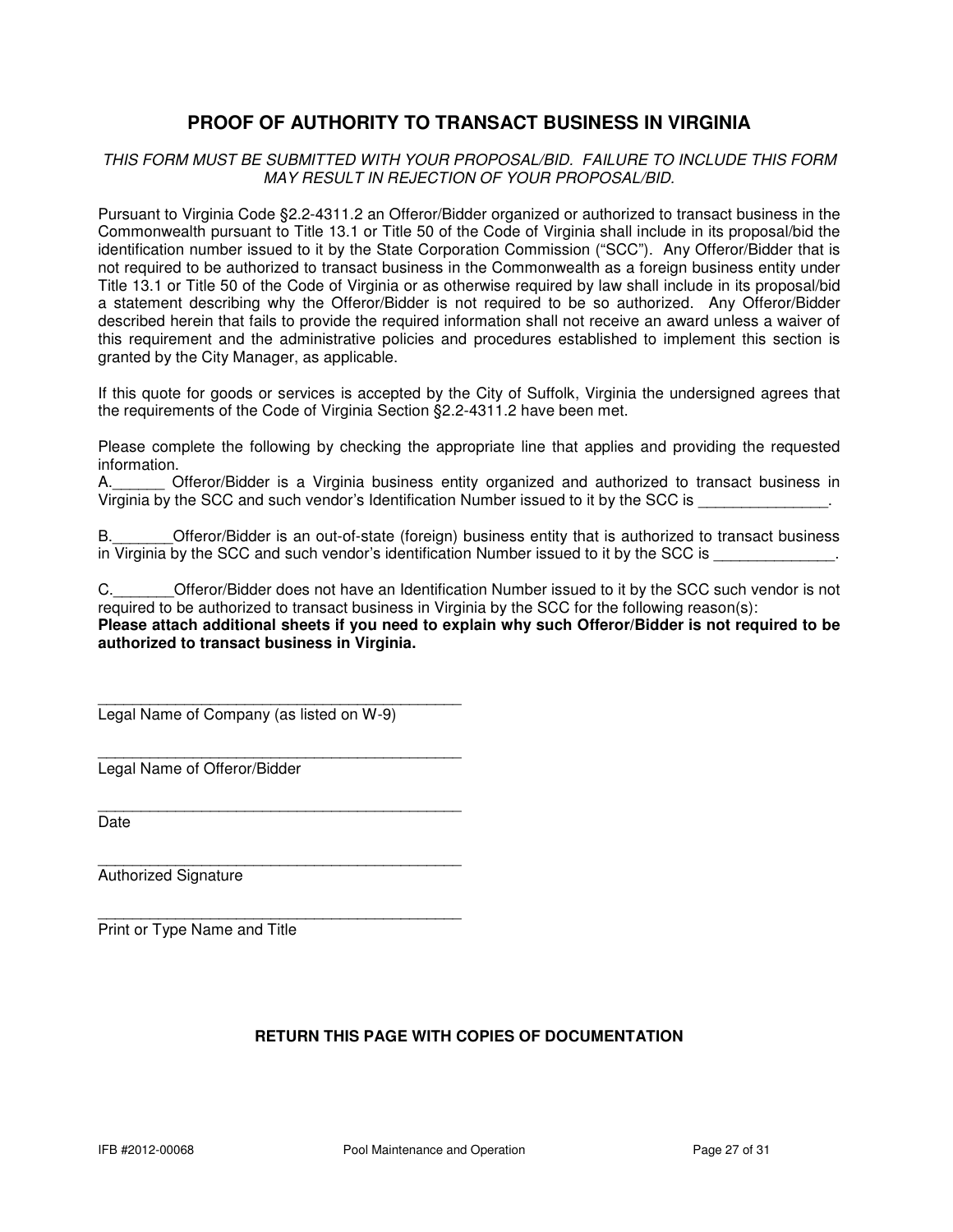## **POOL SCHEDULE – 2012 - 2014**

## 2012 Season

| Dates/Days                                                                                   | <b>Times</b>     | Program/Class                               | <b>Staff Needed</b>                                      |
|----------------------------------------------------------------------------------------------|------------------|---------------------------------------------|----------------------------------------------------------|
| Memorial Day (5/28/12)                                                                       | 2p.m.-6p.m.      | Open Swim for Public                        | 1 Pool Manager, 3 lifeguards                             |
|                                                                                              |                  |                                             |                                                          |
|                                                                                              |                  |                                             |                                                          |
| Sat. & Sun. (Weekends Only)                                                                  |                  |                                             |                                                          |
| $6/2/12 - 6/17/12$                                                                           | 2p.m.-6p.m.      | Open Swim for Public                        | 1 Pool Manager, 3 lifeguards                             |
|                                                                                              |                  |                                             |                                                          |
| 8/25/12 - 9/2/12                                                                             | 2p.m.-6p.m.      | Open Swim for Public                        | 1 Pool Manager, 3 lifeguards                             |
|                                                                                              |                  |                                             |                                                          |
| Tues.- Sun.                                                                                  |                  |                                             |                                                          |
|                                                                                              |                  |                                             |                                                          |
| 6/19/12-8/19/12                                                                              | 2p.m.-6p.m.      | Open Swim for Public                        | 1 Pool Manager, 3 lifeguards                             |
| *If group swim Tues & Thurs                                                                  | 3p.m.-7pm        | Open Swim for Public                        | 1 Pool Manager, 3                                        |
| Lifeguards                                                                                   |                  |                                             |                                                          |
|                                                                                              |                  |                                             |                                                          |
|                                                                                              |                  |                                             |                                                          |
| Group Swim (Tues & Thurs)                                                                    | 1p.m.-3p.m.      | Pre-Paid Groups Only                        | 2 lifeguards                                             |
|                                                                                              |                  |                                             |                                                          |
|                                                                                              |                  |                                             |                                                          |
| <b>Party Rentals</b>                                                                         |                  |                                             |                                                          |
| Fridays                                                                                      | 5p.m.-7p.m.      | Pre-paid Groups Only                        | 2 lifeguards                                             |
| Saturdays                                                                                    | 11am-1p.m.       | Pre-paid Groups Only                        | 2 lifeguards                                             |
|                                                                                              |                  |                                             |                                                          |
|                                                                                              |                  |                                             |                                                          |
|                                                                                              |                  |                                             |                                                          |
| <b>Summer Programs</b>                                                                       |                  |                                             |                                                          |
|                                                                                              |                  |                                             |                                                          |
| Mon. 7/2/12                                                                                  | 12p.m.-2p.m.     | <b>Planet Recreation</b>                    | 1 Pool Manager, 3 lifeguards                             |
| Mon. 7/9/12                                                                                  | 12p.m.-4p.m.     |                                             | Planet Recreation (2 sites) 1 Pool Manager, 3 lifeguards |
| Mon. 7/16/12                                                                                 |                  | Hoops 4 Life                                | 1 Pool Manager, 3                                        |
|                                                                                              | 12p.m.-2p.m.     |                                             |                                                          |
| Lifeguards                                                                                   |                  |                                             |                                                          |
| Mon. 7/23/12                                                                                 | 12p.m.-4p.m.     |                                             | Planet Recreation (2 sites) 1 Pool Manager, 3 lifeguards |
| Mon. 7/30/12                                                                                 | 12p.m.-2p.m.     | Discover Your Future                        | 1 Pool Manager, 3 lifeguards                             |
|                                                                                              |                  |                                             |                                                          |
| Mon. 8/6/12                                                                                  | 12p.m.-2p.m.     | <b>Planet Fun</b>                           | 1 Pool Manager, 3 lifeguards                             |
| Mon. 8/13/12                                                                                 | 12p.m.-2p.m.     | <b>Planet Recreation</b>                    | 1 Pool Manager, 3 lifeguards                             |
|                                                                                              |                  |                                             |                                                          |
|                                                                                              |                  |                                             |                                                          |
|                                                                                              |                  |                                             |                                                          |
| <b>Children's Swimming Classes (Mon.-Thurs.) Make up classes on Fridays at the same time</b> |                  |                                             |                                                          |
| 6/18/12-6/28/12                                                                              | 10a.m.-10:50a.m. |                                             |                                                          |
|                                                                                              |                  | Beginner Swimming (Ages 6-14)               | 1 lifeguard                                              |
| 6/18/12-6/28/12                                                                              | 11a.m.-11:50a.m. | Tadpole Tots (Ages 3-5)                     | 1 lifeguard                                              |
|                                                                                              |                  |                                             |                                                          |
|                                                                                              | 10a.m.-10:50a.m. |                                             |                                                          |
| 7/2/12-7/12/12                                                                               |                  | Beginner Swimming (Ages 6-14)               | 1 lifeguard                                              |
| 7/2/12-7/12/12                                                                               | 11a.m.-11:50a.m. | Planet Rec Swimming (Ages 5-12) 1 lifeguard |                                                          |
|                                                                                              |                  |                                             |                                                          |
| 7/16/12-7/26/12                                                                              | 9a.m.-9:50a.m.   | Planet Rec Swimming (Ages 5-12)             |                                                          |
|                                                                                              |                  |                                             | 1 lifeguard                                              |
| 7/16/12-7/26/12                                                                              | 10a.m.-10:50a.m. | Beginner Swimming (Ages 6-14)               | 1 lifeguard                                              |
| 7/16/12-7/26/12                                                                              | 11a.m.-11:50a.m. | Planet Rec Swimming (Ages 5-12)             | 1 lifeguard                                              |
|                                                                                              |                  |                                             |                                                          |
|                                                                                              |                  |                                             |                                                          |
| 7/30/12-8/9/12                                                                               | 9a.m.-9:50a.m.   | Planet Rec Swimming (Ages 5-12)             | 1 lifeguard                                              |
| 7/30/12-8/9/12                                                                               | 10a.m.-10:50a.m. | Beginner Swimming (Ages 6-14)               | 1 lifeguard                                              |
| 7/30/12-8/9/12                                                                               | 11a.m.-11:50a.m. | Planet Rec Swimming (Ages 5-12)             | 1 lifeguard                                              |
|                                                                                              |                  |                                             |                                                          |
|                                                                                              |                  |                                             |                                                          |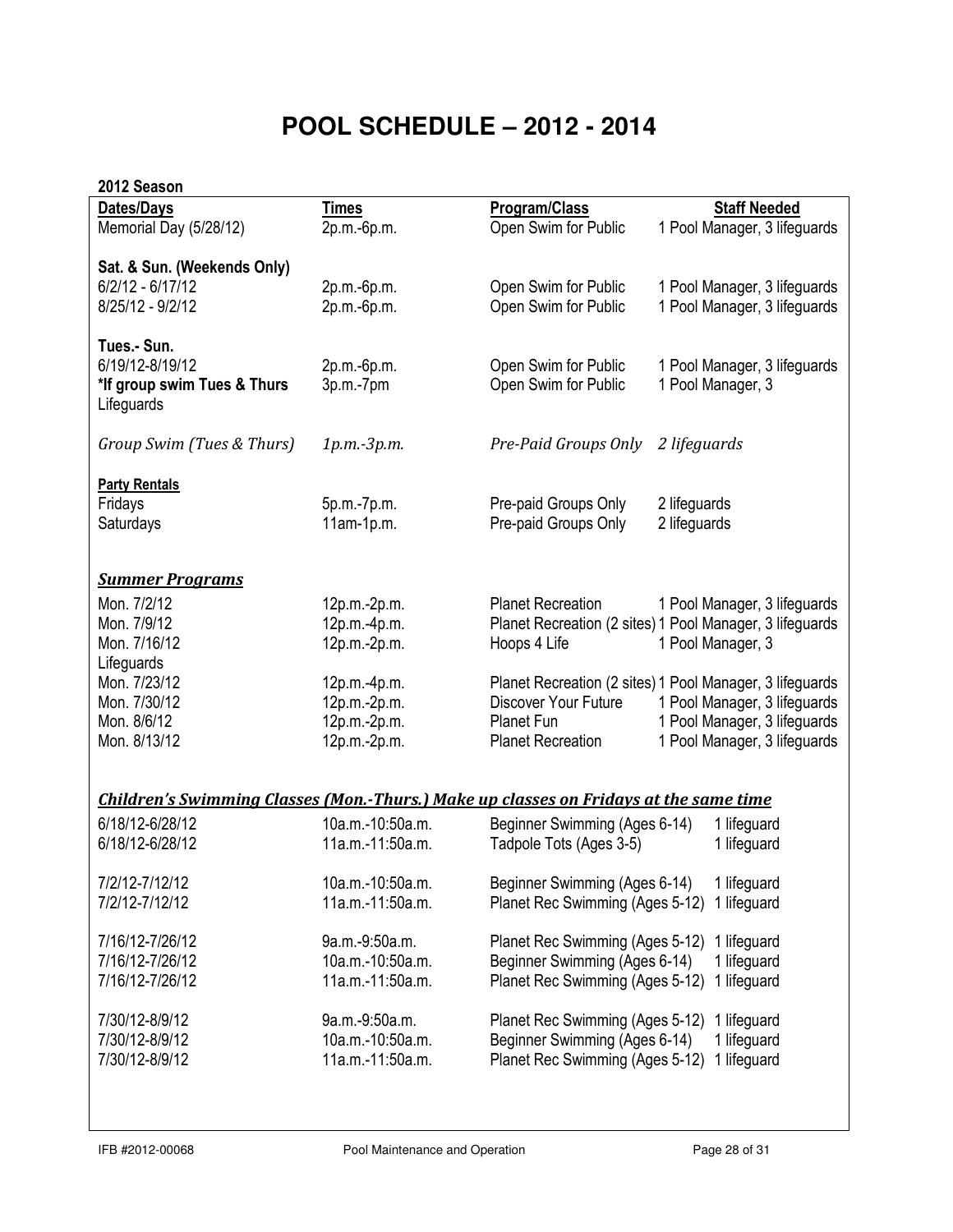| 8/13/12-8/16/12 | .9a.m.-9:50a.m   | Planet Fun Swimming (Ages 5-12) 1 lifeguard |
|-----------------|------------------|---------------------------------------------|
| 8/13/12-8/16/12 | .10a.m.-10:50a.m | Planet Fun Swimming (Ages 5-12) 1 lifeguard |
| 8/13/12-8/16/12 | 11a.m.-11:50a.m. | Planet Fun Swimming (Ages 5-12) 1 lifeguard |

| 2013 Season                                                                                  |                  |                                 |                                                          |  |  |  |
|----------------------------------------------------------------------------------------------|------------------|---------------------------------|----------------------------------------------------------|--|--|--|
| Dates/Days                                                                                   | <b>Times</b>     | Program/Class                   | <b>Staff</b>                                             |  |  |  |
| <b>Needed</b><br>Memorial Day (5/27/13)                                                      |                  | <b>Open Swim for Public</b>     | 1.                                                       |  |  |  |
|                                                                                              | 2p.m.-6p.m.      |                                 |                                                          |  |  |  |
| Pool Manager, 3 Lifeguards                                                                   |                  |                                 |                                                          |  |  |  |
| Sat. & Sun. (Weekends Only)                                                                  |                  |                                 |                                                          |  |  |  |
| $6/1/13 - 6/16/13$                                                                           | 2p.m.-6p.m.      | Open Swim for Public            | 1 Pool Manager, 3 lifeguards                             |  |  |  |
| $8/24/13 - 9/1/13$                                                                           | 2p.m.-6p.m.      | Open Swim for Public            | 1 Pool Manager, 3 lifeguards                             |  |  |  |
|                                                                                              |                  |                                 |                                                          |  |  |  |
| Tues.- Sun.                                                                                  |                  |                                 |                                                          |  |  |  |
| 6/18/13-8/18/13                                                                              | 2p.m.-6p.m.      | Open Swim for Public            | 1 Pool Manager, 3 lifeguards                             |  |  |  |
| *If group swim Tues & Thurs                                                                  | 3p.m.-7pm        | Open Swim for Public            | 1 Pool Manager, 3                                        |  |  |  |
| Lifeguards                                                                                   |                  |                                 |                                                          |  |  |  |
| Group Swim (Tues & Thurs)                                                                    | 1p.m.-3p.m.      | Pre-Paid Groups Only            | 2 lifeguards                                             |  |  |  |
|                                                                                              |                  |                                 |                                                          |  |  |  |
| <b>Party Rentals</b>                                                                         |                  |                                 |                                                          |  |  |  |
| Fridays                                                                                      | 5p.m.-7p.m.      | Pre-paid Groups Only            | 2 lifeguards                                             |  |  |  |
| Saturdays                                                                                    | 11am-1p.m.       | Pre-paid Groups Only            | 2 lifeguards                                             |  |  |  |
|                                                                                              |                  |                                 |                                                          |  |  |  |
|                                                                                              |                  |                                 |                                                          |  |  |  |
| <b>Summer Programs</b>                                                                       |                  |                                 |                                                          |  |  |  |
| Mon. 7/1/13                                                                                  | 12p.m.-2p.m.     | <b>Planet Recreation</b>        | 1 Pool Manager, 3 lifeguards                             |  |  |  |
| Mon. 7/8/13                                                                                  | 12p.m.-4p.m.     |                                 | Planet Recreation (2 sites) 1 Pool Manager, 3 lifeguards |  |  |  |
| Mon. 7/15/13<br>Lifeguards                                                                   | 12p.m.-2p.m.     | Hoops 4 Life                    | 1 Pool Manager, 3                                        |  |  |  |
| Mon. 7/22/13                                                                                 | 12p.m.-4p.m.     |                                 | Planet Recreation (2 sites) 1 Pool Manager, 3 lifeguards |  |  |  |
| Mon. 7/29/13                                                                                 | 12p.m.-2p.m.     | Discover Your Future            | 1 Pool Manager, 3 lifeguards                             |  |  |  |
| Mon. 8/5/13                                                                                  | 12p.m.-2p.m.     | Planet Fun                      | 1 Pool Manager, 3 lifeguards                             |  |  |  |
| Mon. 8/12/13                                                                                 | 12p.m.-2p.m.     | <b>Planet Recreation</b>        | 1 Pool Manager, 3 lifeguards                             |  |  |  |
|                                                                                              |                  |                                 |                                                          |  |  |  |
|                                                                                              |                  |                                 |                                                          |  |  |  |
| <b>Children's Swimming Classes (Mon.-Thurs.) Make up classes on Fridays at the same time</b> |                  |                                 |                                                          |  |  |  |
| 6/17/13-6/27/13                                                                              | 10a.m.-10:50a.m. | Beginner Swimming (Ages 6-14)   | 1 lifeguard                                              |  |  |  |
| 6/17/13-6/27/13                                                                              | 11a.m.-11:50a.m. | Tadpole Tots (Ages 3-5)         | 1 lifeguard                                              |  |  |  |
| 7/1/13-7/11/13                                                                               | 10a.m.-10:50a.m. | Beginner Swimming (Ages 6-14)   | 1 lifeguard                                              |  |  |  |
| 7/1/13-7/11/13                                                                               | 11a.m.-11:50a.m. | Planet Rec Swimming (Ages 5-12) | 1 lifeguard                                              |  |  |  |
|                                                                                              |                  |                                 |                                                          |  |  |  |
| 7/15/13-7/25/13                                                                              | 9a.m.-9:50a.m.   | Planet Rec Swimming (Ages 5-12) | 1 lifeguard                                              |  |  |  |
| 7/15/13-7/25/13                                                                              | 10a.m.-10:50a.m. | Beginner Swimming (Ages 6-14)   | 1 lifeguard                                              |  |  |  |
| 7/15/13-7/25/13                                                                              | 11a.m.-11:50a.m. | Planet Rec Swimming (Ages 5-12) | 1 lifeguard                                              |  |  |  |
|                                                                                              |                  |                                 |                                                          |  |  |  |
| 7/29/13-8/8/13                                                                               | 9a.m.-9:50a.m.   | Planet Rec Swimming (Ages 5-12) | 1 lifeguard                                              |  |  |  |
| 7/29/13-8/8/13                                                                               | 10a.m.-10:50a.m. | Beginner Swimming (Ages 6-14)   | 1 lifeguard                                              |  |  |  |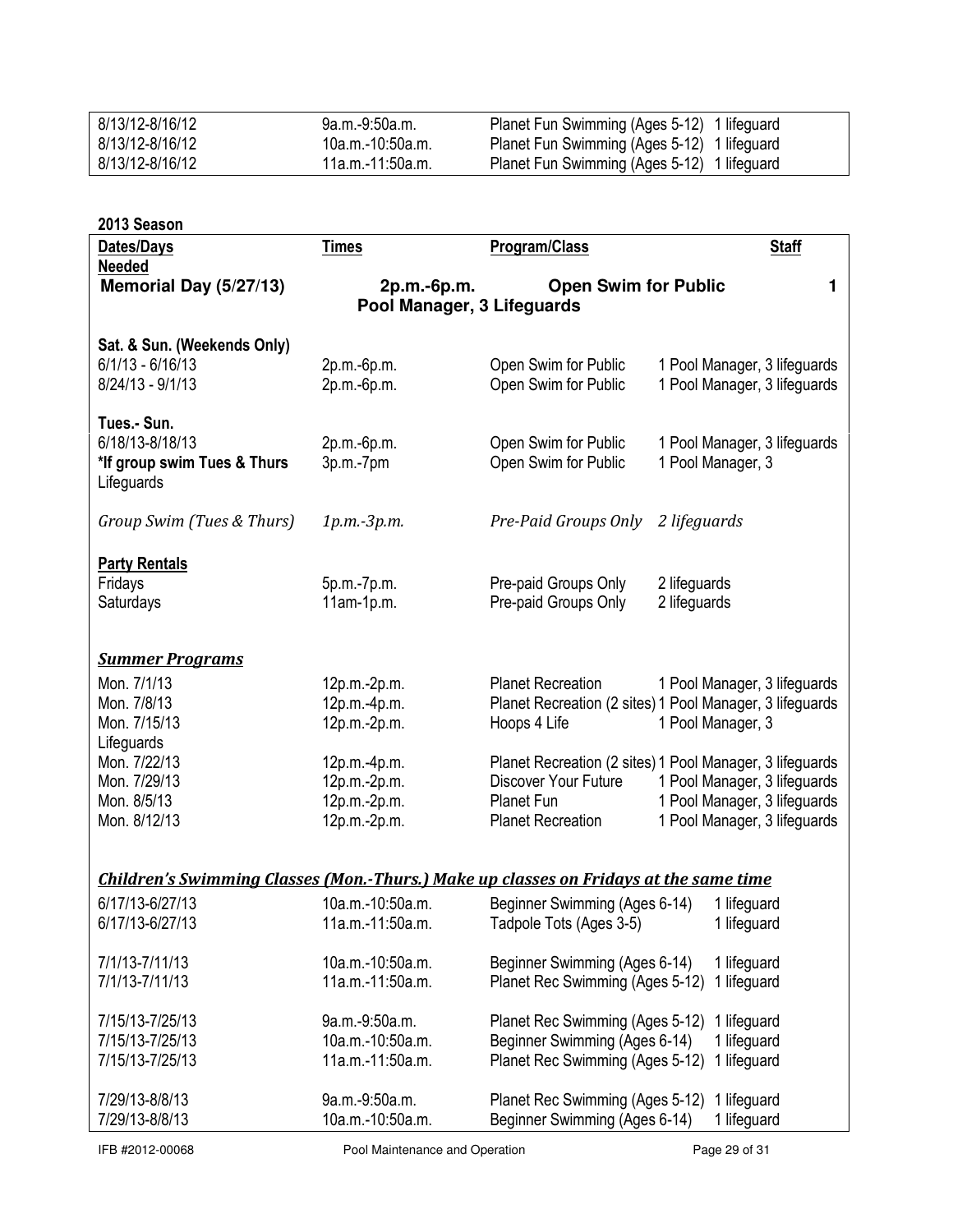| 7/29/13-8/8/13                            | 11a.m.-11:50a.m.                                                              | Planet Rec Swimming (Ages 5-12) 1 lifeguard                                                  |  |  |
|-------------------------------------------|-------------------------------------------------------------------------------|----------------------------------------------------------------------------------------------|--|--|
|                                           |                                                                               |                                                                                              |  |  |
| 8/12/13-8/15/13                           | 9a.m.-9:50a.m.                                                                | Planet Fun Swimming (Ages 5-12)<br>1 lifeguard                                               |  |  |
| 8/12/13-8/15/13                           | 10a.m.-10:50a.m.                                                              | Planet Fun Swimming (Ages 5-12)<br>1 lifeguard                                               |  |  |
| 8/12/13-8/15/13                           | 11a.m.-11:50a.m.                                                              | Planet Fun Swimming (Ages 5-12)<br>1 lifeguard                                               |  |  |
|                                           |                                                                               |                                                                                              |  |  |
| 2014 Season                               |                                                                               |                                                                                              |  |  |
| Dates/Days<br><b>Needed</b>               | <b>Times</b>                                                                  | Program/Class<br><b>Staff</b>                                                                |  |  |
| Memorial Day (5/26/14)                    | <b>Open Swim for Public</b><br>2p.m.-6p.m.<br>1<br>Pool Manager, 3 Lifeguards |                                                                                              |  |  |
| Sat. & Sun. (Weekends Only)               |                                                                               |                                                                                              |  |  |
| $5/31/14 - 6/15/14$                       | 2p.m.-6p.m.                                                                   | Open Swim for Public<br>1 Pool Manager, 3 lifeguards                                         |  |  |
| 8/23/14 - 8/31/14                         | 2p.m.-6p.m.                                                                   | Open Swim for Public<br>1 Pool Manager, 3 lifeguards                                         |  |  |
|                                           |                                                                               |                                                                                              |  |  |
| Tues.- Sun.                               |                                                                               |                                                                                              |  |  |
| 6/17/14-8/17/14                           | 2p.m.-6p.m.                                                                   | Open Swim for Public<br>1 Pool Manager, 3 lifeguards                                         |  |  |
| *If group swim Tues & Thurs<br>Lifeguards | 3p.m.-7pm                                                                     | Open Swim for Public<br>1 Pool Manager, 3                                                    |  |  |
| Group Swim (Tues & Thurs)                 | 1p.m.-3p.m.                                                                   | Pre-Paid Groups Only<br>2 lifeguards                                                         |  |  |
| <b>Party Rentals</b>                      |                                                                               |                                                                                              |  |  |
| Fridays                                   | 5p.m.-7p.m.                                                                   | Pre-paid Groups Only<br>2 lifeguards                                                         |  |  |
| Saturdays                                 | $11am-1p.m.$                                                                  | 2 lifeguards<br>Pre-paid Groups Only                                                         |  |  |
|                                           |                                                                               |                                                                                              |  |  |
| <b>Summer Programs</b>                    |                                                                               |                                                                                              |  |  |
| Mon. 6/31/14                              | 12p.m.-2p.m.                                                                  | <b>Planet Recreation</b><br>1 Pool Manager, 3 lifeguards                                     |  |  |
| Mon. 7/7/14                               | 12p.m.-4p.m.                                                                  | Planet Recreation (2 sites) 1 Pool Manager, 3 lifeguards                                     |  |  |
| Mon. 7/14/14                              | 12p.m.-2p.m.                                                                  | Hoops 4 Life<br>1 Pool Manager, 3                                                            |  |  |
| Lifeguards                                |                                                                               |                                                                                              |  |  |
| Mon. 7/21/14                              | 12p.m.-4p.m.                                                                  | Planet Recreation (2 sites) 1 Pool Manager, 3 lifeguards                                     |  |  |
| Mon. 7/28/14                              | 12p.m.-2p.m.                                                                  | Discover Your Future<br>1 Pool Manager, 3 lifeguards                                         |  |  |
| Mon. 8/4/14                               | 12p.m.-2p.m.                                                                  | Planet Fun<br>1 Pool Manager, 3 lifeguards                                                   |  |  |
| Mon. 8/11/14                              | 12p.m.-2p.m.                                                                  | <b>Planet Recreation</b><br>1 Pool Manager, 3 lifeguards                                     |  |  |
|                                           |                                                                               |                                                                                              |  |  |
|                                           |                                                                               | <b>Children's Swimming Classes (Mon.-Thurs.) Make up classes on Fridays at the same time</b> |  |  |
| 6/16/14-6/26/14                           | 10a.m.-10:50a.m.                                                              |                                                                                              |  |  |
| 6/16/14-6/26/14                           | 11a.m.-11:50a.m.                                                              | Beginner Swimming (Ages 6-14)<br>1 lifeguard                                                 |  |  |
|                                           |                                                                               | Tadpole Tots (Ages 3-5)<br>1 lifeguard                                                       |  |  |
| 6/30/14-7/10/14                           | 10a.m.-10:50a.m.                                                              | Beginner Swimming (Ages 6-14)<br>1 lifeguard                                                 |  |  |
| 6/30/14-7/10/14                           | 11a.m.-11:50a.m.                                                              | Planet Rec Swimming (Ages 5-12)<br>1 lifeguard                                               |  |  |
|                                           |                                                                               |                                                                                              |  |  |
| 7/14/14-7/24/14                           | 9a.m.-9:50a.m.                                                                | Planet Rec Swimming (Ages 5-12)<br>1 lifeguard                                               |  |  |
| 7/14/14-7/24/14                           | 10a.m.-10:50a.m.                                                              | Beginner Swimming (Ages 6-14)<br>1 lifeguard                                                 |  |  |
| 7/14/14-7/24/14                           | 11a.m.-11:50a.m.                                                              | Planet Rec Swimming (Ages 5-12)<br>1 lifeguard                                               |  |  |
|                                           |                                                                               |                                                                                              |  |  |
| 7/28/14-8/7/14                            | 9a.m.-9:50a.m.                                                                | Planet Rec Swimming (Ages 5-12) 1 lifeguard                                                  |  |  |

IFB #2012-00068 Pool Maintenance and Operation Page 30 of 31